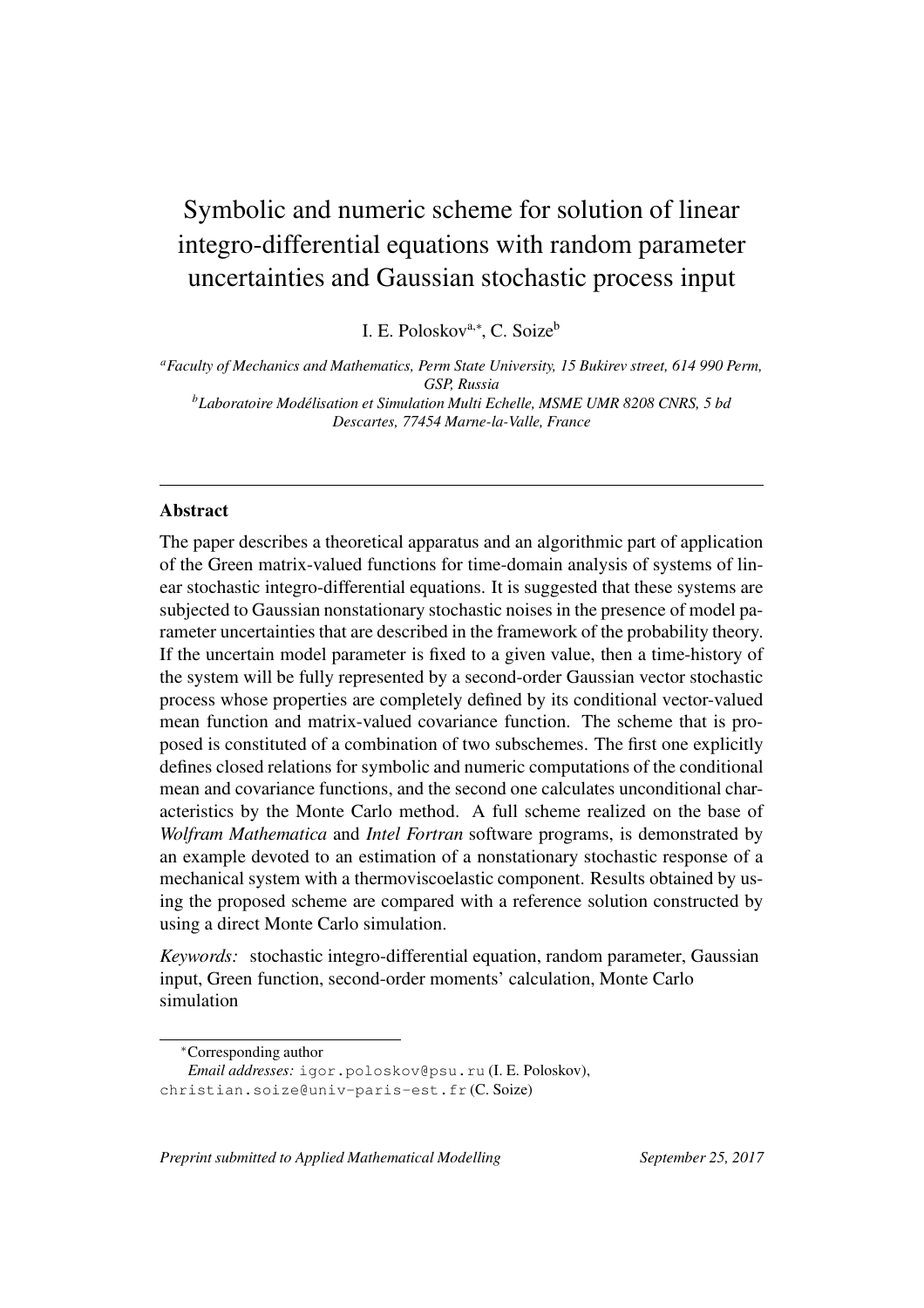## **1. Introduction**

#### *1.1. Subject area, models, review of tools, and structure of the paper*

Deterministic ordinary integral differential equations (OIDE) and stochastic ordinary integral differential equations (SOIDE) are interesting from both academic scientific and technical points of view because these equations are models of phenomena in a huge number of different sectors. A common theory and primary classification of deterministic partial integral differential equations (PIDE) was developed by Vito Volterra in the first half of twentieth century. General ideas of stochastic dynamics have been considered, for instance, in [1, 2, 3, 4, 5, 6].

In many cases, sources of models in the form of SOIDE in stochastic mechanics are results of space discretizations of stochastic partial integro-differential equations (SPIDE) that describe continuous viscoelastic media [7]. Techniques of such discretizations are usually based on well-known ideas of the finite element method, the finite difference method and another computation schemes for solution of space-time problems.

The first investigations of viscoelastic behavior were made by W.E. Weber, R. and F. Kohlrausch, L. Boltzmann, O. Meyer, D.K. Maxwell, W. Thomson (Lord Kelvin), W. Voigt, P. Duhem, L. Natanson, S. Zaremba, A.E. Green and R.S. Rivlin (1957), B.D. Coleman and W. Noll (1958, 1961, 1964), mainly in the second half of nineteenth century. Historical remarks about developments in the viscoelastic domain can be found in [8].

Foundations of modern theory of viscoelasticity were expounded in [8]. An important part of this theory is an apparatus for investigation of time-nonhomogeneous systems [9]. In the case of linear aging viscoelasticity, where the term *aging* means that the mechanical properties of a given material are changed with its age, the constitutive equations for linear viscoelastic media with infinitesimal strains can be expressed as Stieltjes integrals (according to Riesz's representation theorem [8]), and are written as

$$
\sigma_{ij}(r,t) = \sum_{k,\ell=1}^{3} \int_{t_0}^{t} F_{ijk\ell}(r,t,\tau) d\varepsilon_{k\ell}(r,\tau), \qquad \sigma_{ij}(r,t_0) = 0,
$$
 (1)

$$
\varepsilon_{ij}(r,t) = \sum_{k,\ell=1}^3 \int_{t_0}^t G_{ijk\ell}(r,t,\tau) d\sigma_{k\ell}(r,\tau), \qquad \varepsilon_{ij}(r,t_0) = 0, \tag{2}
$$

$$
\varepsilon_{ij}(r,t) = \frac{1}{2} \left[ \frac{\partial u_i(r,t)}{\partial x_j} + \frac{\partial u_j(r,t)}{\partial x_i} \right], \qquad i, j = 1, 2, 3,
$$
 (3)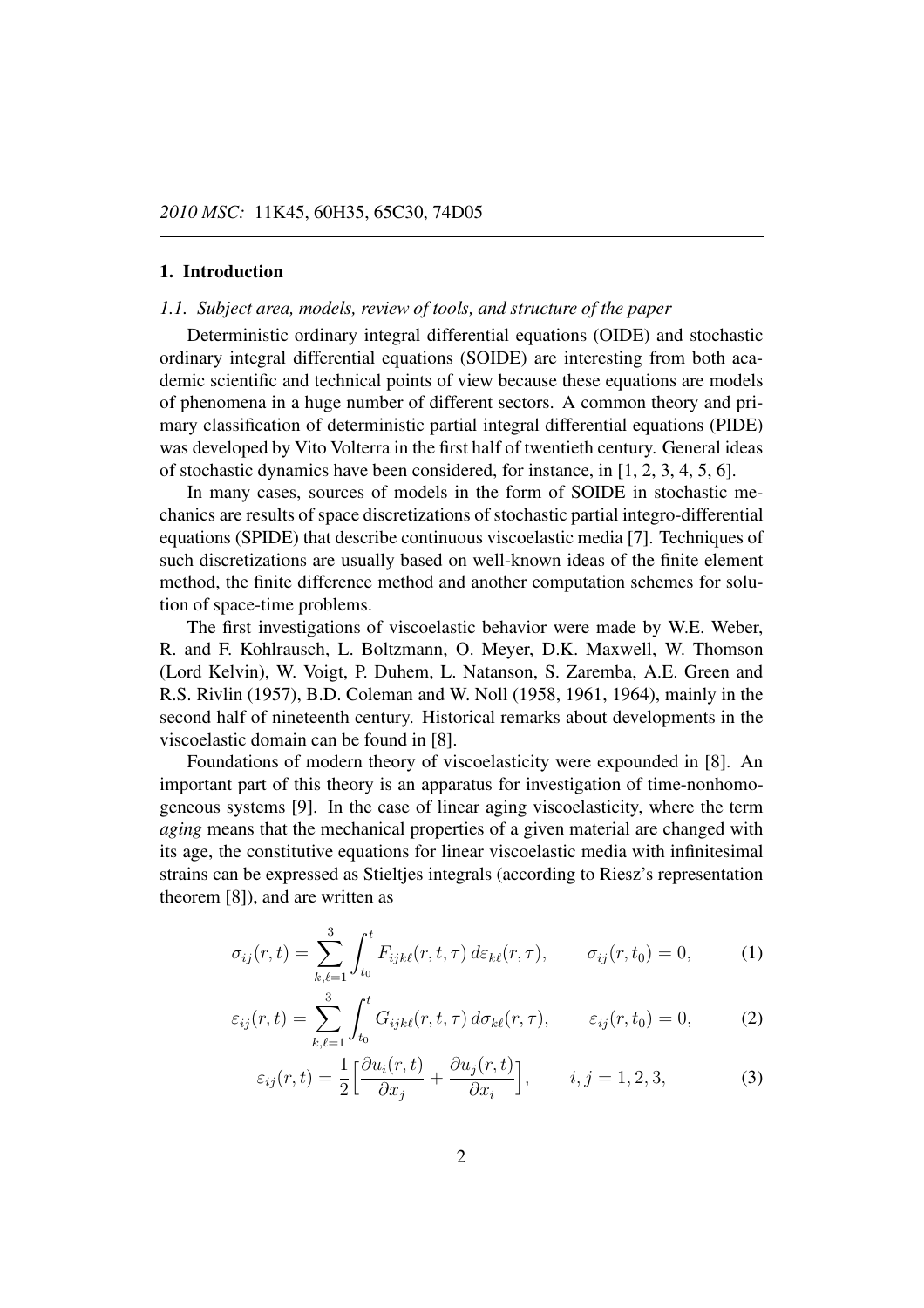where t is a current time,  $t_0 \leq t \leq T < +\infty$ ,  $r = (x_1, x_2, x_3)$  is the vector of material (Lagrangian) coordinates of a material point of the system under investigation,  $u(r, t) = {u_i(r, t)}$  is the vector of spatial displacements of material points as a function of the reference position, r, and  $t$ ,  $\epsilon(t) = {\epsilon_{ij}(r, t)}$  is the strain tensor, and  $\sigma(r, t) = {\sigma_{ij}(r, t)}$  is the stress tensor. Correspondingly,  $F_{ijk\ell}(r, t, \tau)$  is the tensorial creep function and  $G_{ijk\ell}(r, t, \tau)$  is the tensorial relaxation function. These kernels of integral operators depend on t and  $\tau$  separately but not on difference  $t - \tau$  and describe a relationship of the current stress with the whole time history of strain. After transformation of PIDE or SPIDE into OIDE or SOIDE, a time-dependent structure of the kernels is preserved in target equations of motion.

An important part of studies in stochastic viscoelasticity includes: (i) an analysis of a weak solvability of initial-boundary value problems [10], (ii) an examination of a stochastic stability [11, 9], (iii) solution of reliability problems, etc.

It is well-known, that the solution of integral differential equations (IDE) is a very difficult problem even for the deterministic case. These difficulties are even greater for the linear and nonlinear stochastic cases. In spite of the existence of a few results concerning solvers for SOIDE (see for instance, [7]), it is very useful to adapt the existing methods for solving deterministic IDE to the stochastic case, because the main part of methods for qualitative and quantitative analysis of phenomena described by SOIDE consists of deterministic schemes.

A number of schemes have been developed for constructing numerical approximations for solution of deterministic and stochastic IDE. As for examination of stochastic problems, approximate algorithms are usually used for direct generation of time histories. Among these schemes there are:

(i) purely numerical methods (classical and modified hybrid variants) such as explicit and implicit (backward) Euler schemes, a discontinuous Galerkin method, energy methods [12], general, standard and Galerkin finite element methods for PIDE, the Tau method [13], the one-step Runge–Kutta and multi-step methods [14, 15, 16], the Runge–Kutta method [17] for calculation of covariance functions, extrapolation methods [18], Galerkin methods [19], the method of iterations at the last step, a usage of wavelets [20], globally defined Sinc basis functions [21], an approximate transformation of SOIDE into SODE on the base of replacements of kernels with respect to second arguments by piecewise constant functions [22, 7], and gamma-distribution expansions;

(ii) approximate analytic methods, including methods of Taylor series [23], the successive approximation method for the computation of the Green function [24], the asymptotic method [25], the stochastic averaging method, the collocation method [26], the perturbation theory [27].

The main objective of this paper is to present a new tool for a statistical estimation of the solution of a class of IDE with random parameters and Gaussian stochastic processes as input. Stochastic linear viscoelastic problems are de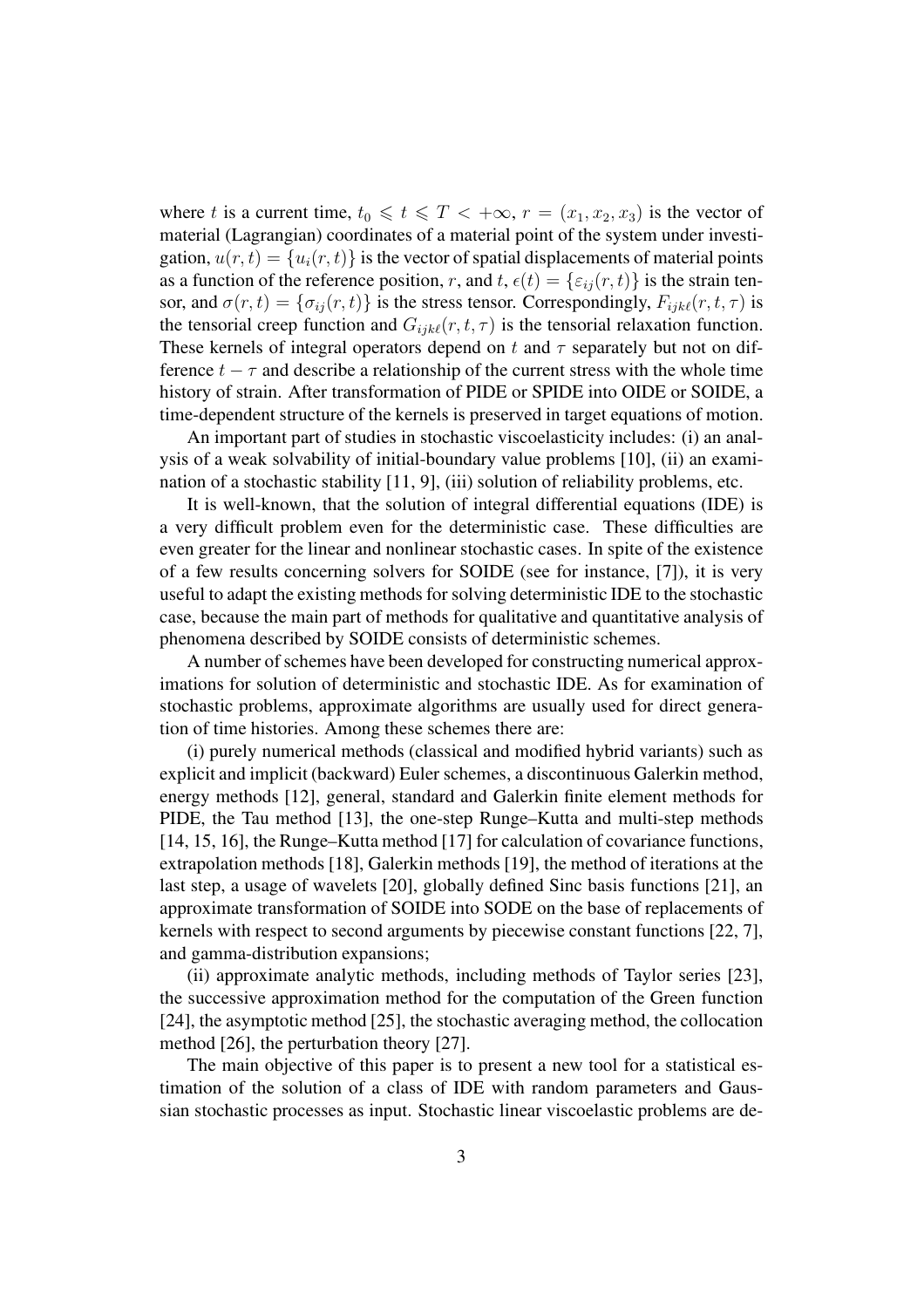scribed by this class. The paper explains a theoretical apparatus and an algorithmic part of an application of the Green matrix-valued functions for time-domain analysis of systems of linear SOIDE effected by Gaussian nonstationary noises in the presence of model parameter uncertainties that are described in the framework of the probability theory.

This paper is organized as follows. Section 2 deals with the formulation of the problem under investigation. Section 3 is devoted to the construction of the equations for calculating the first- and second-order conditional moment functions of the stochastic solution. In Section 4, we give a short review of an application of the Green matrix-valued function for calculation of solution of linear IDE, and schemes for its approximate computation. Section 5 yields relations for Green matrix-valued functions for the first- and second-order conditional moment functions, and formal schemes for calculation of the conditional vector-valued mean function and the conditional matrix-valued covariance function. Section 6 deals with some approximations for the first- and second-order conditional moment functions obtained on the base of Green matrix-valued functions. In Section 7, we present a stochastic solver that produces the first- and second-order unconditional moment functions on the base of the first- and second-order conditional moment functions. Section 8 deals with an application devoted to a linear secondorder dynamical system with a thermoviscoelastic component. We conclude the paper with Section 9. Appendix A consists of a few Green function components.

#### *1.2. Comments concerning notation used*

In this paper, the following notations are used:

(1) lower case letters for real deterministic variables and vectors (e.g.  $x, x =$  $(x_1, \ldots, x_n)$ ,  $f, f = (f_1, \ldots, f_n)$ ;

(2) upper case letters for real random variables and vectors (e.g.  $X$ ,  $X =$  $(X_1, \ldots, X_n);$ 

(3) double lined upper case letters for sets or spaces (e.g.  $\mathbb{R}$ ).

(4) upper case letters and script (calligraphic) math upper case letters (the Zapf Chancery font) for real deterministic matrices (e.g. A,  $A = \{a_{ij}\}\,$ ,  $A, A = \{a_{ij}\}\$ ;

(5) calligraphic upper case letters for real random matrices (e.g.  $A = \{A_{ij}\}\;$ ;

(6) any deterministic quantity above (e.g.  $x$ , A) with an underline (e.g.  $x$ , A) means that this deterministic quantity is related to the mean model (or to the nominal model).

## **2. Formulation of the problem**

In this paper, the following system of stochastic integro-differential equations is considered,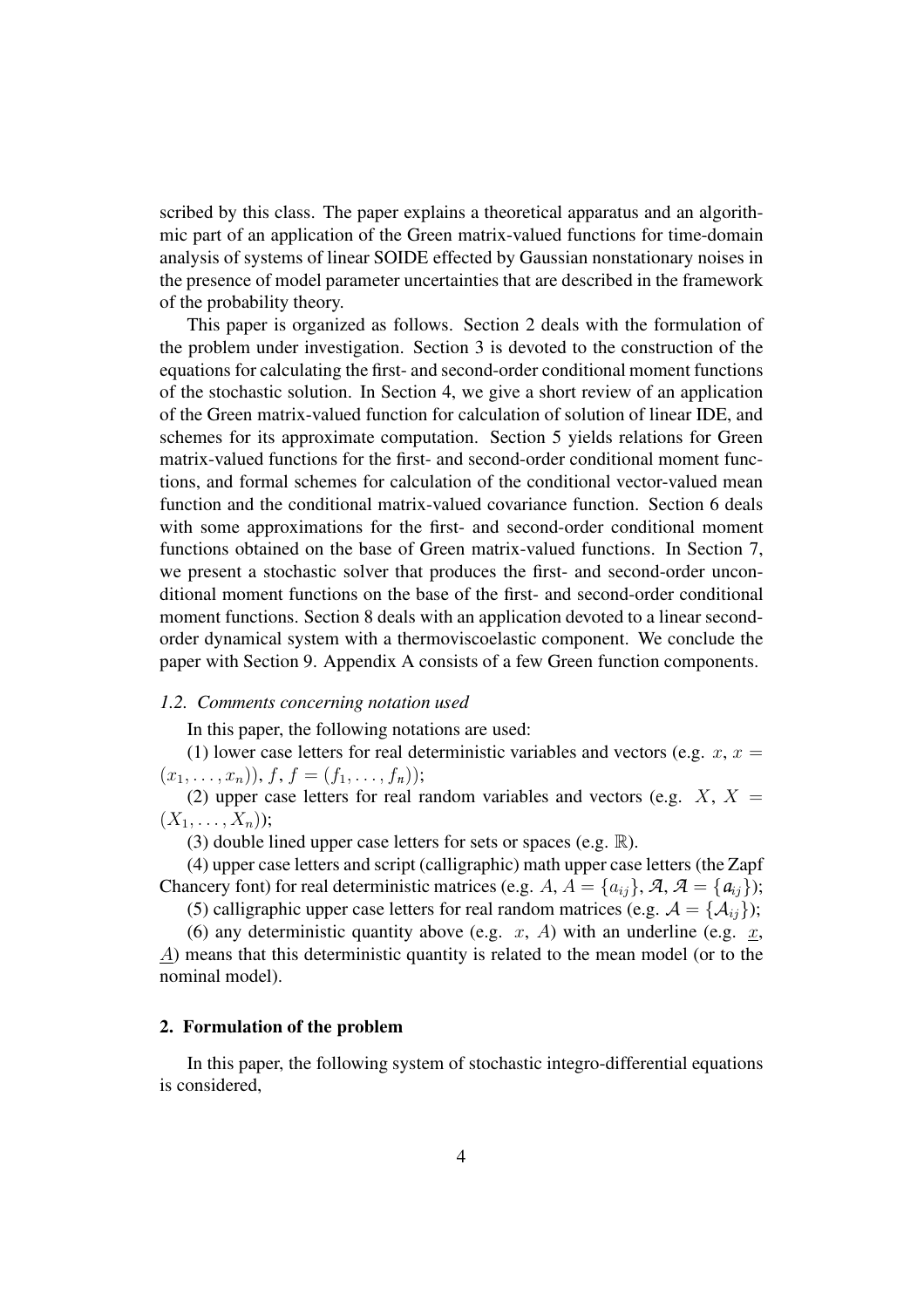$$
\dot{X}(t) = \mathcal{A}(t; Q) X(t) + \int_{t_0}^t \mathcal{B}(t, \tau; Q) X(\tau) d\tau + \mathcal{G}(t; Q) [V(t) + v(t)],
$$
  
\n
$$
t_0 < t \leq T, \qquad X(t_0) = X_0, \quad (4)
$$

where t is time and  $t_0$  is the initial time such that  $t_0 < T < +\infty$ . An upper dot denotes the symbol of derivative with respect to t. The vector  $X(t) =$  $(X_1(t),...,X_n(t))$  is the state vector in  $\mathbb{R}^n$ . The initial condition  $X_0$  is a random vector and the input V is a stochastic process which is independent of  $X_0$ .

The vector  $X_0$  is a Gaussian second-order random variable with values in  $\mathbb{R}^n$ . Its mean value is  $m_{X_0} = \mathbf{E}\{X_0\}$  and its covariance matrix is  $C_{X_0X_0} =$  $\mathbf{E}\{(X_0 - m_{X_0})(X_0 - m_{X_0})^{\dagger}\}\)$  which is assumed to be invertible. In this paper,  $\mathbf{E} \{ \}$  denotes the mathematical expectation. The input  $\{ V(t) = (V_1(t), \ldots, V_t) \}$  $V_m(t)$ ,  $t \ge t_0$  is a stochastic process with values in  $\mathbb{R}^m$ , which is governed by the linear Itô stochastic differential equation,

$$
dV(t) = H V(t) dt + R dW(t), \quad t > t_0, \qquad V(t_0) = V_0,
$$
 (5)

where  $V_0$  is a vector random variable. In Eqs. (5), H and R are deterministic real matrices in  $\mathbb{R}^{m \times m}$  and  $\mathbb{R}^{m \times r}$  respectively,  $\{W(t) = (W_1(t), \dots, W_r(t)), t \geq t_0\}$ is the  $\mathbb{R}^r$ -valued Wiener stochastic process with independent components. Its generalized derivative with respect to t, denoted by  $\{\dot{W}(t) = (\dot{W}_1(t), \dots, \dot{W}_r(t)\),\}$  $t \geq t_0$ , is the vector Gaussian white noise with independent components such that

$$
\mathbf{E}\left\{\dot{W}(t)\right\} = 0, \qquad \mathbf{E}\left\{\dot{W}(t)\dot{W}^{\mathsf{T}}(t')\right\} = 2\,\pi\,E\,\delta_0(t - t')\,. \tag{6}
$$

In Eqs. (6), E is the identity matrix in  $\mathbb{R}^{r \times r}$  and  $\delta_0$  is the Dirac generalized function at 0 in  $\mathbb{R}$ .

The initial vector  $V_0$  is a Gaussian, second-order, centered random variable with values in  $\mathbb{R}^m$ . Its probability distribution is the Gaussian invariant measure associated with Eqs. (5) such that the mean value is  $m_{V_0} = \mathbf{E}\{V_0\} = 0$  and the covariance matrix is  $C_{V_0 V_0} = \mathbf{E} \{ V_0 V_0^{\dagger}$  $\binom{7}{0}$ . In Eqs. (5), matrices H and R are assumed to be such that  $V$  is a second-order stochastic process. Consequently,  ${V(t), t \geq t_0}$  is a Gaussian, stationary (for the right translation), second-order, centered and mean-square continuous stochastic process such that the mean function and the covariance function are

$$
m_V(t) = \mathbf{E}\{V(t)\} = m_{V_0} = 0,
$$
  
\n
$$
C_{VV}(t_1 - t_2) = C_{VV}(t_1, t_2) = \mathbf{E}\{V(t_1) V^{\mathsf{T}}(t_2)\}, \quad C_{VV}(0) = C_{V_0V_0}.
$$

In Eqs. (4),  $Q = (Q_1, \ldots, Q_s)$  is a random vector with values in  $\mathbb{D}_Q \subset \mathbb{R}^s$ for which its probability distribution  $P_Q(dq)$  is given. Matrices  $\mathcal{A}(\cdot; \cdot) \in \mathbb{R}^{n \times n}$ ,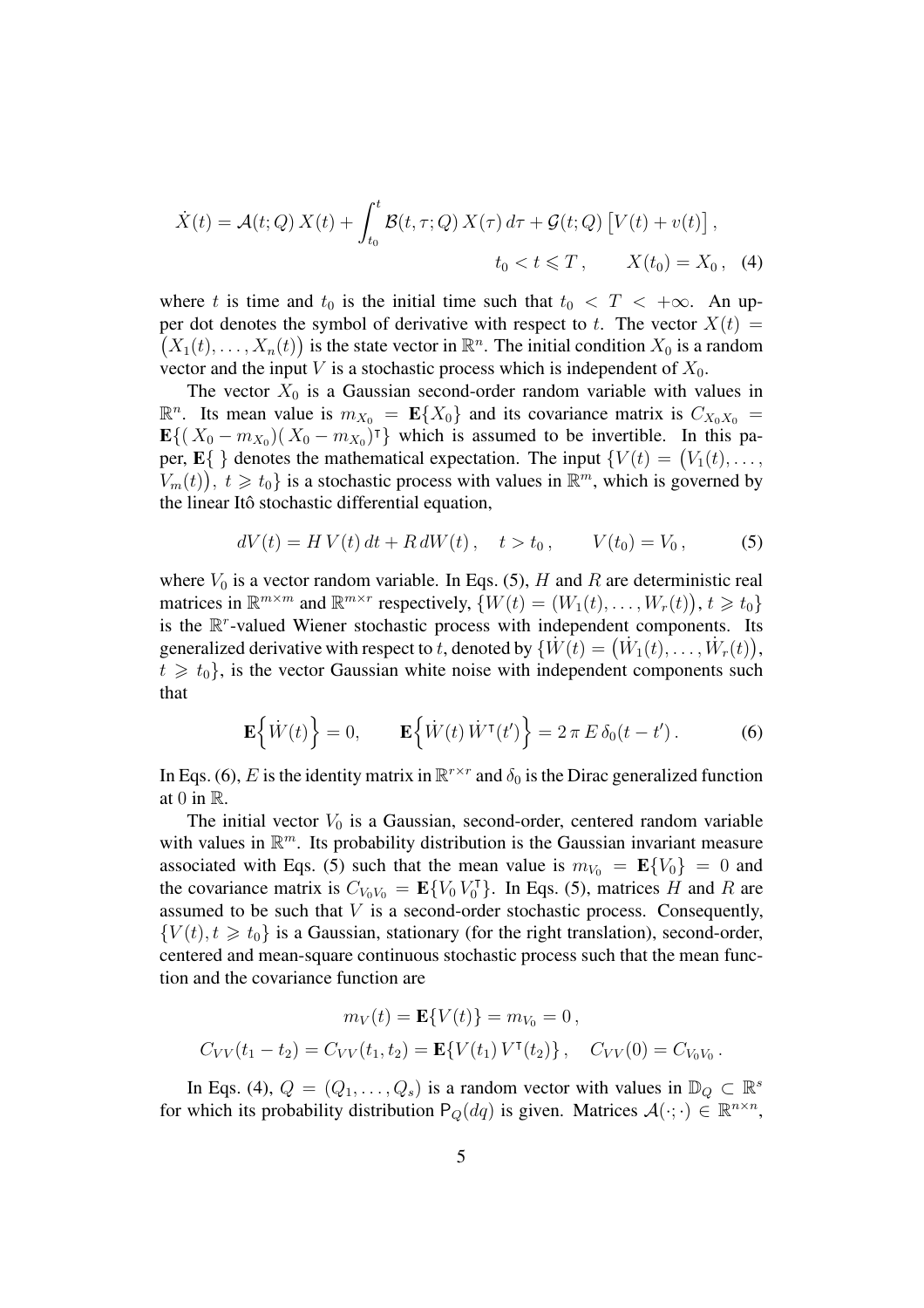$\mathcal{B}(\cdot,\cdot;\cdot) \in \mathbb{R}^{n \times n}$ , and  $\mathcal{G}(\cdot,\cdot;\cdot) \in \mathbb{R}^{n \times m}$  depend on Q and consequently, are random matrices. For Q fixed to  $q = (q_1, \ldots, q_s)$  in  $\mathbb{R}^s$ , and for all t and  $\tau$  fixed such that  $t_0 < \tau \leq t \leq T$ ,  $A(t; q)$ ,  $B(t, \tau; q)$ , and  $G(t; q)$  are deterministic matrices.

The given deterministic function  $t \mapsto v(t) = (v_1(t), \dots, v_m(t))$  with values in  $\mathbb{R}^m$  is assumed to be continuous. For all q fixed in  $\mathbb{D}_Q$ , the matrix-valued functions  $t \mapsto A(t; q)$  and  $t \mapsto B(t, \tau; q)$  are assumed to be continuous and piecewise differentiable until necessary order, and the matrix-valued function  $t \mapsto G(t; q)$  is assumed to be continuous.

For all  $Q = q$  fixed in  $\mathbb{D}_Q$ , the stochastic process X is rewritten as  $X^Q$  and the notation  $X^Q$  means that we consider stochastic process X for given  $Q$ . Since Eqs. (4) are linear, the vector  $X_0$  and the stochastic process V are Gaussian because of the introduced hypotheses, it can easily be proved that stochastic process  ${X^Q(t), t \in [t_0, T]}$  is a Gaussian, second-order and mean-square continuous stochastic process.

For all finite nonempty and ordered subset  $t = \{t_1, t_2, ..., t_p\}$  of  $[t_0, T]$ , the p-dimensional conditional probability distribution,  $P_{X^Q}(d\chi; t|Q)$ , given Q, of the random vector  $X^{Q} = (X^{Q}(t_1), \ldots, X^{Q}(t_p))$ , is a Gaussian measure that is entirely defined by its mean vector,

$$
m_X^Q(t) = (m_X^Q(t_1), \dots, m_X^Q(t_p)) \quad \text{with} \quad m_X^Q(t_i) = \mathbf{E}\left\{X^Q(t_i)\right\},
$$

and its covariance matrix  $\mathcal{C}_{\chi}^{Q}(t) = \left\{ \mathcal{C}_{\chi}^{Q}(t_i, t_j) \right\}$  such that, for all i and j in  $\{1,\ldots,p\},\$ 

$$
\mathcal{C}^Q_X(t_i,t_j) = \mathbf{E}\left\{ \left\{ X^Q(t_i) - m_X^Q(t_i) \right\} \left\{ X^Q(t_j) - m_X^Q(t_j) \right\}^{\dagger} \right\}.
$$

Consequently, the non-Gaussian probability distribution,  $P_X(d\chi; t)$ , of the random vector  $X = (X(t_1), \dots, X(t_p))$  can be calculated by

$$
P_X(d\chi;t) = \int_{\mathbb{D}_Q} P_{\chi Q}(d\chi;t|q) P_Q(dq).
$$
 (7)

Let us now define the mean functions and the covariance functions of the stochastic process X and the stochastic process  $X^Q$  for given  $Q$ , together with the cross-covariance functions of X and  $X^Q$  with the stochastic process V:

$$
m_X(t) = \mathbf{E}\{X(t)\}, \qquad m_X^Q(t) = \mathbf{E}\{X^Q(t)\}, \qquad (8a)
$$

$$
C_{XX}(t_1, t_2) = \mathbf{E}\{X(t_1) \, X^{\mathsf{T}}(t_2)\} - m_X(t_1) \, m_X^{\mathsf{T}}(t_2) \,,\tag{8b}
$$

$$
\mathcal{C}_{XX}^Q(t_1, t_2) = \mathbf{E}\{X^Q(t_1) \, X^{Q\,\mathsf{T}}(t_2)\} - m_X^Q(t_1) \, m_X^{Q\,\mathsf{T}}(t_2) \,,\tag{8c}
$$

$$
C_{XV}(t_1, t_2) = \mathbf{E}\{X(t_1) V^{\mathsf{T}}(t_2)\}, \quad C_{XV}^Q(t_1, t_2) = \mathbf{E}\{X^Q(t_1) V^{\mathsf{T}}(t_2)\}.
$$
 (8d)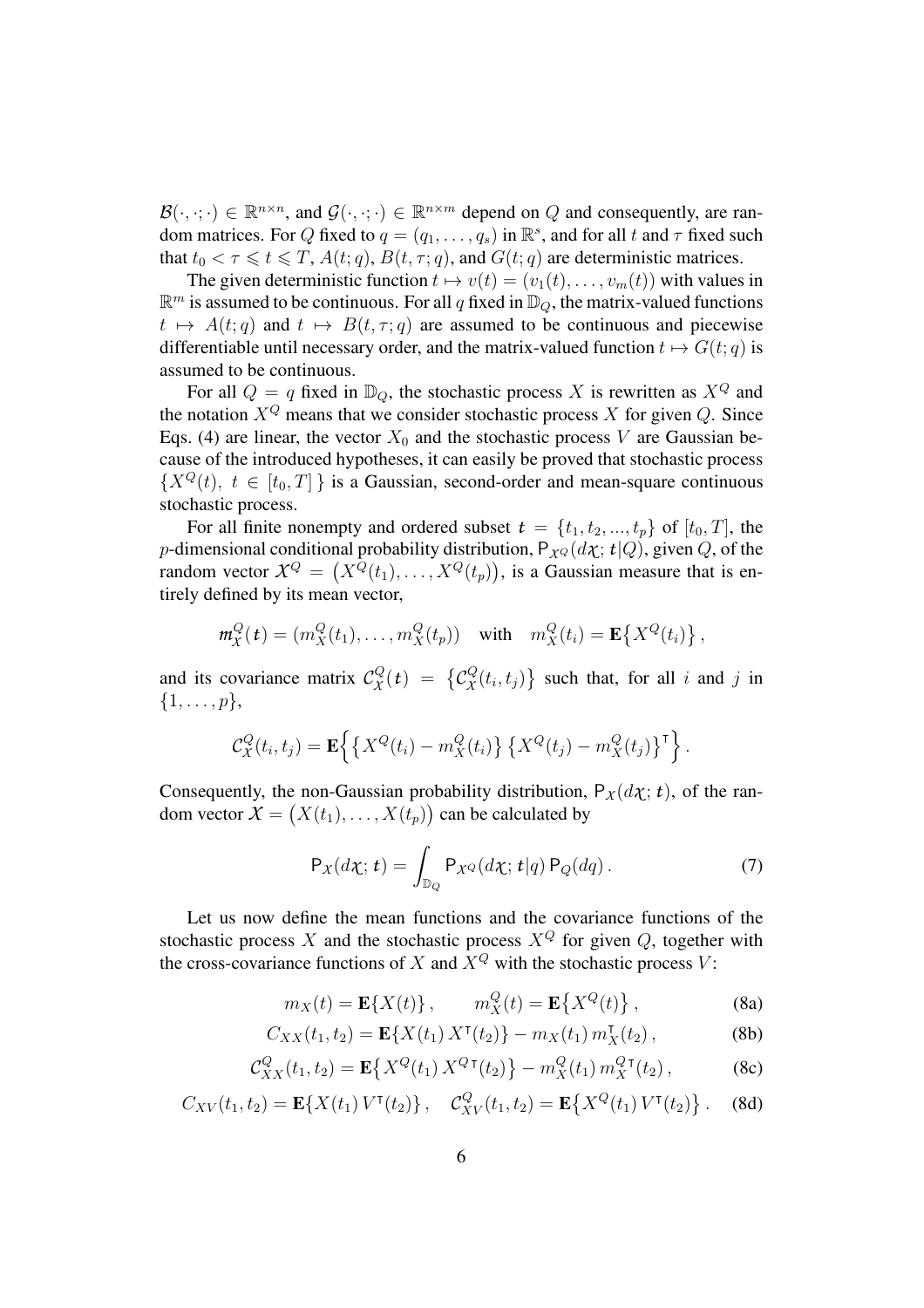In Eqs. (8), for fixed  $Q = q$  in  $\mathbb{D}_Q$ , the conditional moments  $m_X^Q(t)$ ,  $C_{XX}^Q(t_1, t_2)$ and  $C_{XV}^Q(t_1, t_2)$ , given Q, are rewritten as  $m_X(t; q)$ ,  $C_{XX}(t_1, t_2; q)$  and  $C_{XV}(t_1, t_2;$  $q$ ). Therefore, the mean function and the covariance function of stochastic process  $X$ , and the cross-covariance functions with the stochastic process  $V$ , are given by

$$
m_X(t) = \int_{\mathbb{D}_Q} m_X(t; q) P_Q(dq), \qquad (9a)
$$

$$
C_{XX}(t_1, t_2) = \int_{\mathbb{D}_Q} C_{XX}(t_1, t_2; q) P_Q(dq), \qquad (9b)
$$

$$
C_{XV}(t_1, t_2) = \int_{\mathbb{D}_Q} C_{XV}(t_1, t_2; q) P_Q(dq).
$$
 (9c)

Taking into account previous definitions and notations, it is possible to state that the problem being solved in this paper consists in constructing a scheme for the calculation of the vector-valued function  $m<sub>X</sub>(t)$  and the matrix-valued function  $C_{XX}(t_1, t_2)$  for all t,  $t_1$  and  $t_2$  in  $[t_0, T]$ . The scheme proposed consists of two stages: (i) calculation of the first- and second-order conditional moment functions of stochastic process  $X^Q$  given  $Q$  and then, (ii) calculation of the unconditional first- and second-order moment functions of stochastic process X.

#### **3. Equations for the first- and second-order conditional moment functions**

Applying the conditional mathematical expectation (given  $Q$ ) to all terms of Eqs. (4) yields

$$
\dot{m}_X^Q(t) = \mathcal{A}(t; Q) \, m_X^Q(t) + \int_{t'}^t \mathcal{B}(t, \tau; Q) \, m_X^Q(\tau) \, d\tau + \mathcal{G}(t; Q) \, v(t) \,, \tag{10}
$$

$$
t_0 \leq t' < t \leq T
$$
,  $m_X^Q(t') = m_X^{Qt}$ ,  $m_X^Q(t') = m_{X_0}$  for  $t' = t_0$ . (11)

To derive the equation for  $C_{XX}^Q(t_1, t_2)$ , it is necessary to extend the state vector of Eqs. (4) to the new random state vector with values in  $\mathbb{R}^{n+m}$  defined by  $Y(t) =$  $(X(t), V(t))$ . Then the conditional mean function with values in  $\mathbb{R}^{n+m}$  of the stochastic process  $Y$  (given  $Q$ ) is written as

$$
m_Y^Q(t) = \left(m_X^Q(t), 0\right) \tag{12}
$$

and the conditional covariance function with values in  $\mathbb{R}^{(n+m)\times(n+m)}$  is such that

$$
\mathcal{C}_{YY}^Q(t_1, t_2) = \begin{bmatrix} \mathcal{C}_{XX}^Q(t_1, t_2) & \mathcal{C}_{XV}^Q(t_1, t_2) \\ \mathcal{C}_{XV}^Q(t_2, t_1)^\intercal & C_{VV}(t_1, t_2) \end{bmatrix}.
$$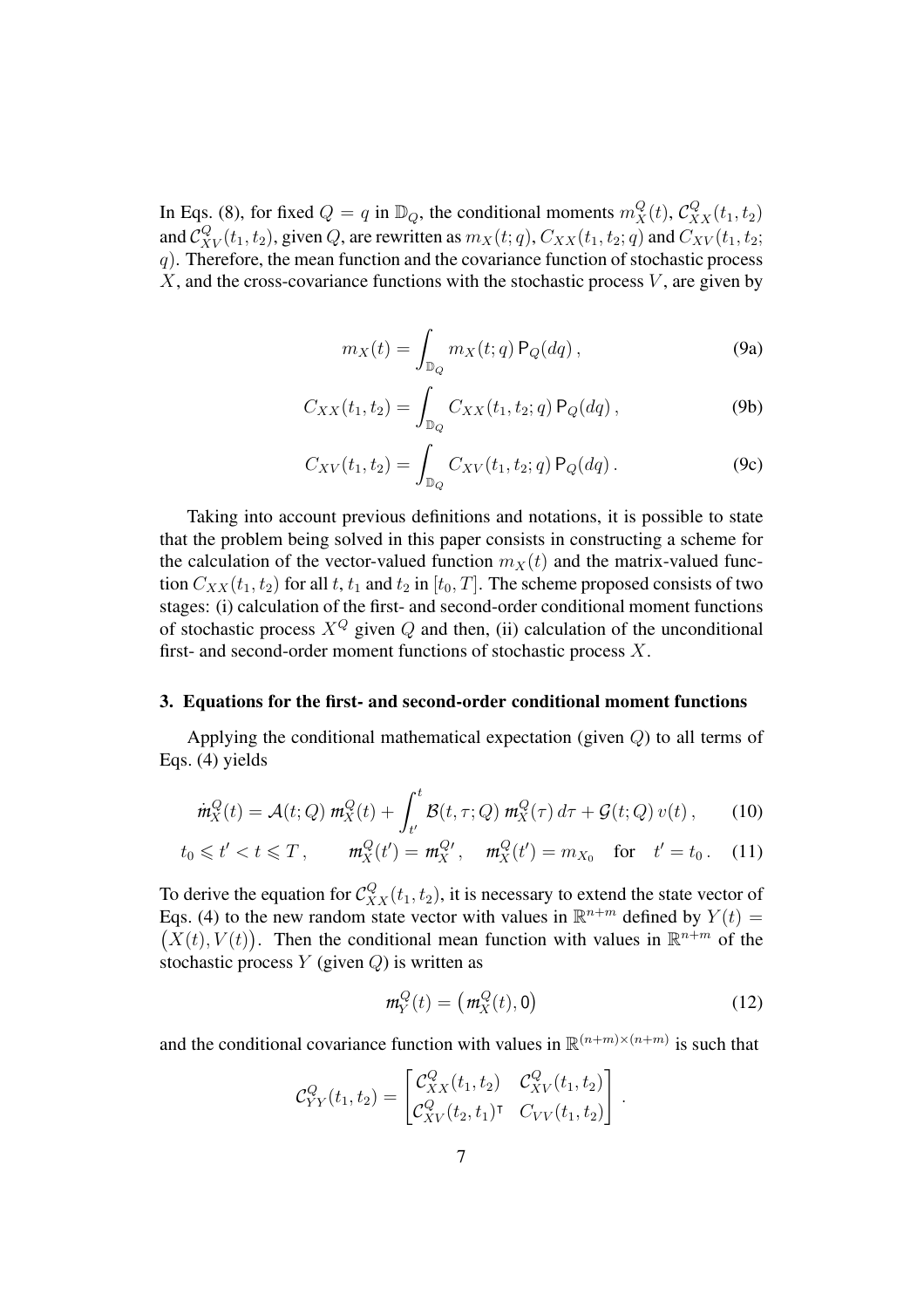The stochastic process Y indexed by  $t \in [t_0, T]$  with values in  $\mathbb{R}^{n+m}$  is governed by the following stochastic integro-differential equation,

$$
dY(t) = \left\{ \bar{\mathcal{A}}(t; Q) Y(t) + \int_{t'}^{t} \bar{\mathcal{B}}(t, \tau; Q) Y(\tau) d\tau + \bar{\mathcal{G}}(t; Q) v(t) \right\} dt + \bar{R} dW(t),
$$
  
\n
$$
t_0 \leq t' < t \leq T, \qquad Y(t') = Y', \quad Y' = (X_0, V_0) \quad \text{for} \quad t' = t_0.
$$
 (13)

In Eqs. (13), the matrices  $\bar{\mathcal{A}}(t;Q)$  and  $\bar{\mathcal{B}}(t;Q)$  in  $\mathbb{R}^{(n+m)\times(n+m)}$ , the matrix  $\bar{\mathcal{G}}(t;Q)$ in  $\mathbb{R}^{(n+m)\times m}$  and the matrix  $\bar{R}(t;Q)$  in  $\mathbb{R}^{(n+m)\times r}$  are defined by blocks as follows:

$$
\bar{\mathcal{A}}(t;Q) = \begin{bmatrix} \mathcal{A}(t;Q) & \mathcal{G}(t;Q) \\ 0 & H \end{bmatrix}, \qquad \bar{\mathcal{B}}(t;Q) = \begin{bmatrix} \mathcal{B}(t;Q) & 0 \\ 0 & 0 \end{bmatrix},
$$

$$
\bar{\mathcal{G}}(t;Q) = \begin{bmatrix} \mathcal{G}(t;Q) \\ 0 \end{bmatrix}, \qquad \bar{R} = \begin{bmatrix} 0 \\ R \end{bmatrix}.
$$

Let us introduce the centered stochastic process Z indexed by  $t \in [t_0, T]$  with values in  $\mathbb{R}^{n+m}$  such that  $Z(t) = Y(t) - m_Y^Q$  $Y_Y^Q(t)$ . Then the process Z is the solution of the following stochastic integro-differential equation:

$$
dZ(t) = \left\{ \bar{\mathcal{A}}(t; Q) Z(t) + \int_{t'}^{t} \bar{\mathcal{B}}(t, \tau; Q) Z(\tau) d\tau \right\} dt
$$

$$
+ \bar{R} dW(t), \quad t_0 \leq t' < t \leq T, \qquad Z(t') = Y' - m_Y^{Q'}.
$$
 (14)

As previously, the conditional stochastic process  $Z$  as solution of Eqs. (14), for given Q, will be denoted by  $Z^Q$ . Since  $C_{YY}^Q(t_1, t_2) = C_{YY}^Q(t_2, t_1) = C_{ZZ}^Q(t_1, t_2) =$  $\mathbf{E}\left\{Z^Q(t_1)\,Z^Q\tau(t_2)\right\}$ , from Eq. (14), it can be deduced the two following equations, for  $t_0 \leq t' < t \leq T$ , given  $C_{YY}^Q(t', t')$ :

(i) 
$$
\frac{\partial}{\partial t} C_{YY}^{Q}(t, t') = \bar{\mathcal{A}}(t; Q) C_{YY}^{Q}(t, t') + \int_{t'}^{t} \bar{\mathcal{B}}(t, \tau; Q) C_{YY}^{Q}(\tau, t') d\tau; \qquad (15)
$$
  
\n(ii) 
$$
\frac{d}{dt} C_{YY}^{Q}(t, t) = \bar{\mathcal{A}}(t; Q) C_{YY}^{Q}(t, t) + \{\bar{\mathcal{A}}(t; Q) C_{YY}^{Q}(t, t)\}^{\mathsf{T}}
$$

$$
+ \int_{t'}^{t} \left[ \bar{\mathcal{B}}(t, \tau; Q) C_{YY}^{Q}(\tau, t) + \{\bar{\mathcal{B}}(t, \tau; Q) C_{YY}^{Q}(\tau, t)\}^{\mathsf{T}} \right] d\tau + 2 \pi \bar{R} \bar{R}^{\mathsf{T}}. \qquad (16)
$$

Eqs. (15), (16) must be solved with the following initial conditions:

$$
\mathcal{C}_{YY}^Q(t',t') = \mathcal{C}_{YY}^Q{'}', \quad \mathcal{C}_{YY}^Q{}' = \mathcal{C}_{YY}^Q(t_0,t_0) = C_{Y_0Y_0} = \begin{bmatrix} 0 & 0 \\ 0 & C_{V_0V_0} \end{bmatrix} \quad \text{for } t' = t_0.
$$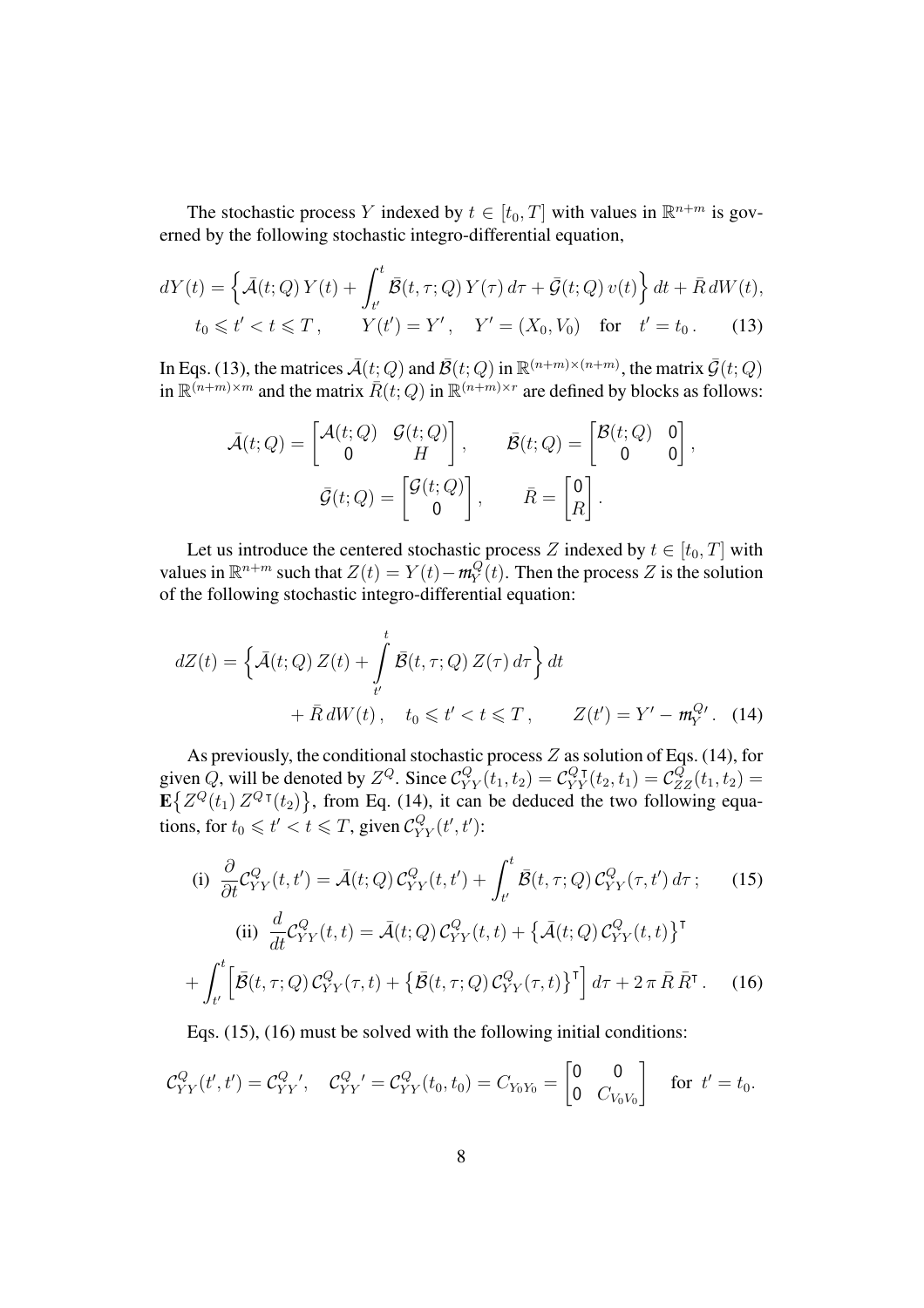## **4. A short review on the Green matrix-valued function for a linear integrodifferential equation and schemes for its approximate computation**

Let us assume that we have to solve the following deterministic IDE,

$$
\dot{z}(t) = \mathcal{A}(t) z(t) + \int_{t'}^{t} \mathcal{B}(t, \tau) z(\tau) d\tau + f(t), \quad t_0 \leq t' < t, \qquad (17)
$$

with the initial condition,

$$
z(t') = z'
$$
,  $z' = z_0$  for  $t' = t_0$ . (18)

The solution  $z(t) \in \mathbb{R}^n$  of Eqs. (17) and (18) can be written as [24]

$$
z(t) = \Phi(t, t') z' + \int_{t'}^{t} \Phi(t, \tau) f(\tau) d\tau, \qquad t > t', \qquad (19)
$$

where  $\Phi(s, s_0)$  is the Green matrix-valued function associated with Eq. (17) and is governed by the equation,

$$
\frac{\partial}{\partial s}\Phi(s,s_0) = \mathcal{A}(s)\Phi(s,s_0) + \int_{s_0}^s \mathcal{B}(s,\tau)\Phi(\tau,s_0)\,d\tau, \quad s > s_0,\tag{20a}
$$

$$
\Phi(s_0, s_0) = E. \tag{20b}
$$

Solvers for deterministic integro-differential equations (see Section 1) include schemes requiring to calculate Green functions. But the most of them requires a great amount of analytic calculations.

It should be noted that a modern approach for building of approximate analytic solutions for problems from different scientific domains, including stochastic ones, consists in using symbolic numerical algorithms [28], which include a majority of schemes referred in the review (Section 1), but are not suitable for the problem that has to be solved. The successive approximation method [24] is one of applicable schemes. Unfortunately, the use of this scheme is hindered by the fact that a large amount of integrals has to be computed in closed form, which is not possible even by using computer algebra programs.

Nevertheless, it is feasible to represent  $\Phi(s, s_0)$ , without any integrations, in the following form [29]:

$$
\Phi(s, s_0) = E + \sum_{\ell=1}^{+\infty} \frac{\Phi_{\ell}(s_0, s_0)}{\ell!} (s - s_0)^{\ell}, \quad \Phi_{\ell}(s, s_0) = \frac{\partial^{\ell} \Phi(s, s_0)}{\partial s^{\ell}}.
$$
 (21)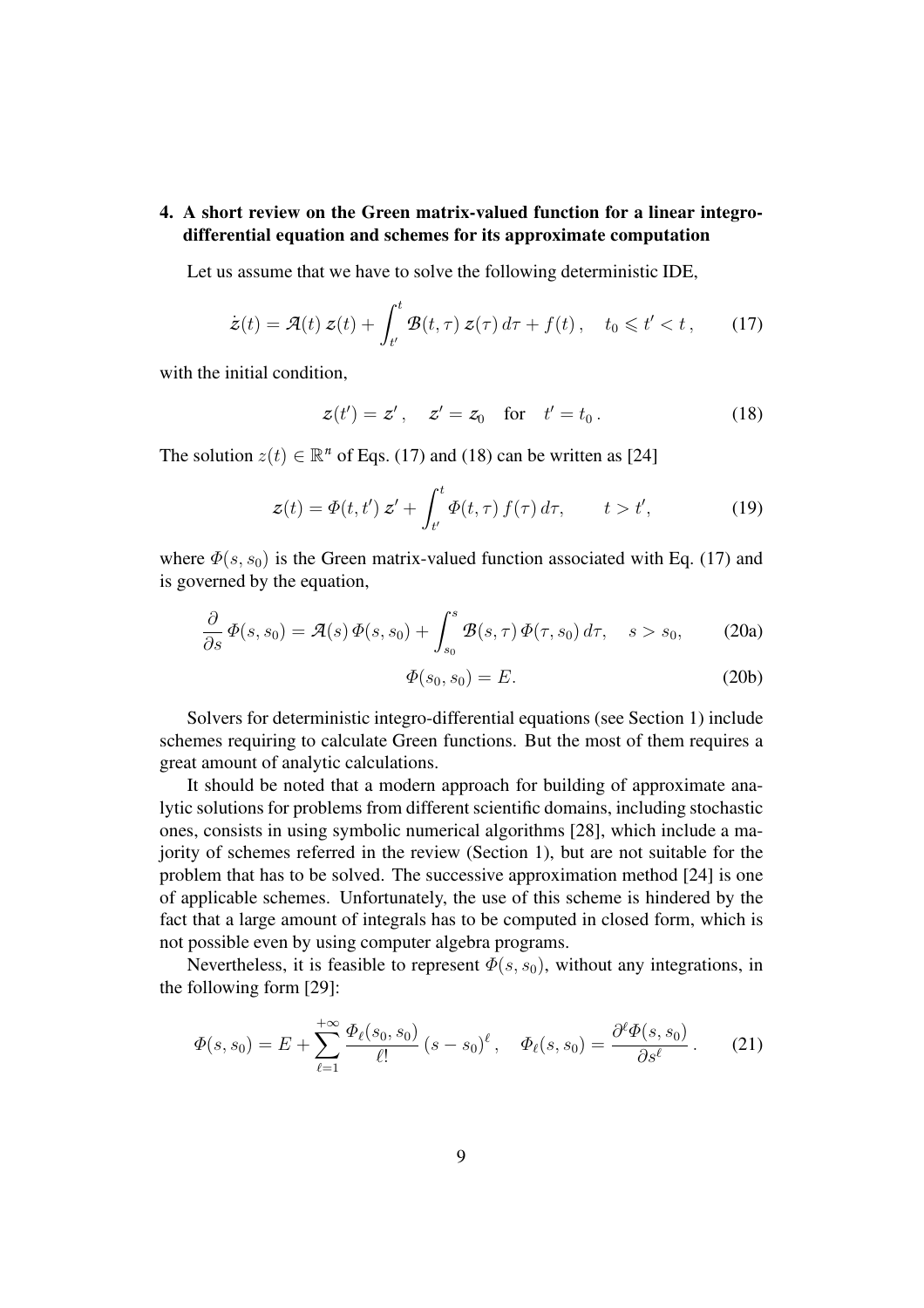Using this approach, the coefficients of the Taylor series in Eq.  $(21)$  can be obtained by successive differentiations of Eq. (20) with respect to s. Limiting the development to the  $L$ -th derivative, Eq. (21) yields

$$
\widehat{\Phi}_{[L]}(s,s_0) = E + \sum_{\ell=1}^{L} \frac{\Phi_{\ell}(s_0, s_0)}{\ell!} (s - s_0)^{\ell}, \qquad (22)
$$

with an accuracy  $O[(s - s_0)^L]$  (see [23]). The coefficients for  $L = 4$  are given in Appendix A.

In Section 5 two forms of Eq. (22) are used for exact analytical representations of the conditional vector-valued mean function and matrix-valued covariance function for all  $t \geq t_0$ . Further, in Section 6 these forms are adapted for approximate step-by-step analytical representations of the corresponding conditional functions in mesh nodes.

# **5. Green matrix-valued functions for the first- and second-order conditional moment functions**

## *5.1. Formal scheme for calculation of the conditional vector-valued mean function*

Comparing Eqs.  $(10)$  and  $(11)$  with Eqs.  $(17)$  and  $(18)$ , and using Eq.  $(19)$ , it can be deduced that the conditional vector-valued mean function  $m_X^Q(t)$  is explicitly given by

$$
m_X^Q(t) = \Phi^{[m]}(t, t') m_X^{Q'} + \int_{t'}^t \Phi^{[m]}(t, \tau) \mathcal{G}(\tau; Q) v(\tau) d\tau, \qquad (23)
$$

where the Green matrix-valued function  $\Phi(s, s_0)$  associated with  $m_X^Q(t)$  is rewritten as  $\Phi^{[m]}(s,s_0)$  and is calculated using Eqs. (20) and (21) with

$$
\mathcal{A}(t) = \mathcal{A}(t; Q), \qquad \mathcal{B}(t, \tau) = \mathcal{B}(t, \tau; Q). \tag{24}
$$

# *5.2. Formal scheme for calculation of the conditional matrix-valued covariance function*

Let us start with Eq. (15) satisfied by the conditional matrix-valued covariance function  $C_{YY}^Q(t, t')$  for  $t > t'$ . We can state that the Green matrix-valued function  $\Phi(s, s_0)$  governed by Eq. (20) and associated with  $\mathcal{C}_{YY}^Q(t, t')$ , can be rewritten as  $\Phi^{[C]}(t,t')$  and is calculated using Eqs. (20) and (21) with

$$
\mathcal{A}(t) = \bar{\mathcal{A}}(t; Q), \qquad \mathcal{B}(t) = \bar{\mathcal{B}}(t; Q). \tag{25}
$$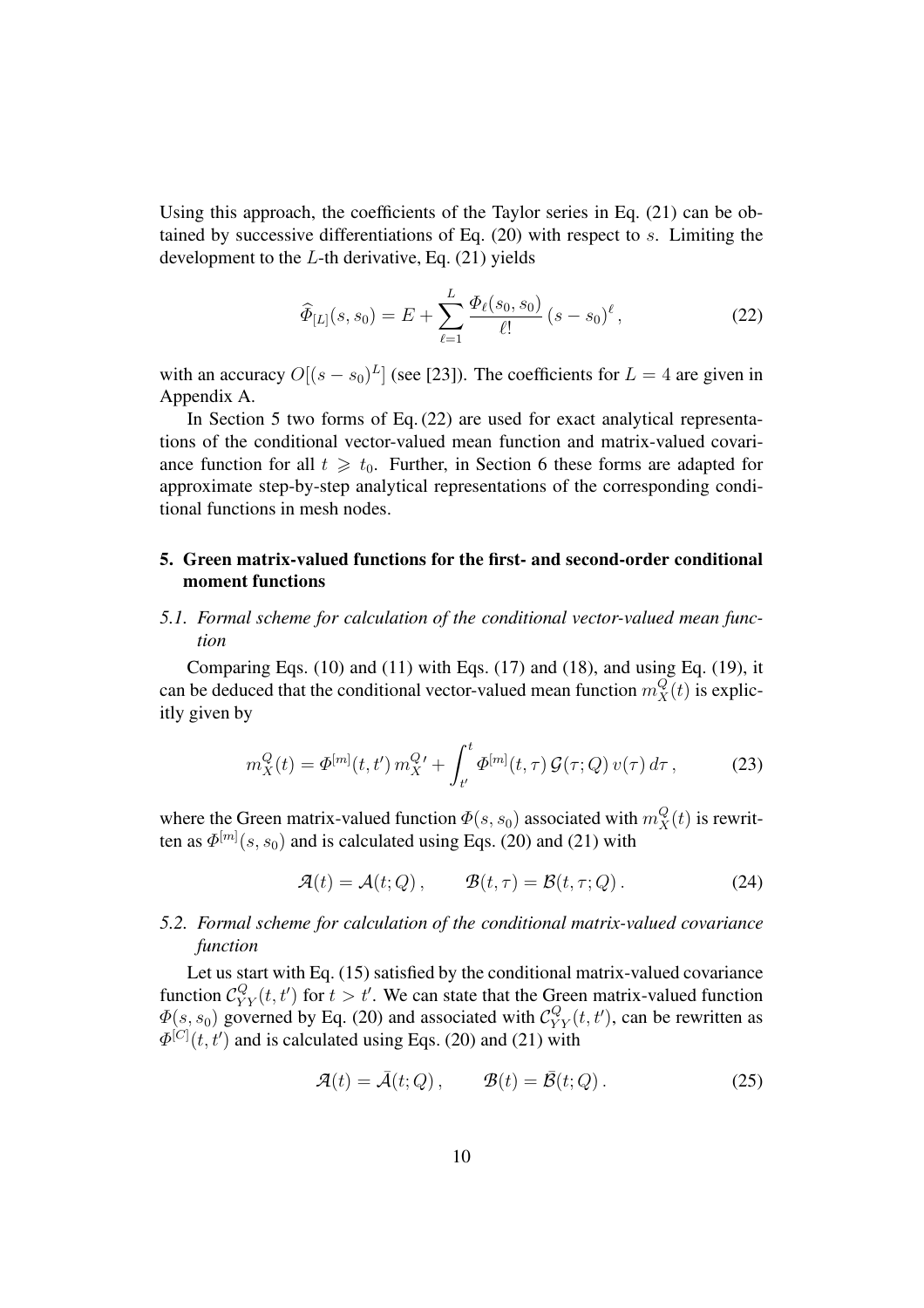From Eq. (15), it can be deduced that

$$
\mathcal{C}_{YY}^Q(t,t') = \Phi^{[C]}(t,t') \, \mathcal{C}_{YY}^Q(t',t') \,, \qquad t_0 \leqslant t' < t \leqslant T \,.
$$

Now let's turn to the calculation of the conditional matrix-valued covariance function  $\mathcal{C}_{YY}^Q(t,t)$  satisfying Eq. (16) for  $t_0 \leq t' < t \leq T$ . Notice that the conditional vector-valued stochastic process  $Z^Q$  can be represented by using  $\Phi^{[C]}(\cdot, \cdot)$ as the solution of Eq.  $(14)$  (for given  $Q$ ) in the following form:

$$
Z^{Q}(t) = \Phi^{[C]}(t,s) Z^{Q}(t') + \int_{t'}^{t} \Phi^{[C]}(t,\tau) \, \bar{R} \, dW(\tau) \,, \qquad t' < t \,.
$$

This form allows the conditional matrix-valued covariance function  $C_{YY}^Q(t,t) =$  $\mathbf{E}\left\{Z^Q(t) \, Z^Q \tau(t)\right\}$ , for all  $t_0 \leq t' < t \leq T$ , to be calculated by

$$
\mathcal{C}_{YY}^{Q}(t,t) = \Phi^{[C]}(t,t') \mathcal{C}_{YY}^{Q}(t',t') \Phi^{[C]\tau}(t,t') + 2 \pi \int_{t'}^{t} \Phi^{[C]}(t,\tau) \bar{R} \left\{ \Phi^{[C]}(t,\tau) \bar{R} \right\}^{\tau} d\tau.
$$
 (26)

# **6. Approximations for the first- and second-order conditional moment functions**

The following time grid is introduced,

$$
t_0 = \tau_0 < \tau_1 < \ldots < \tau_{k-1} < \tau_k < \ldots < \tau_N = T,
$$
\n
$$
h_k = \tau_k - \tau_{k-1} \quad \text{for} \quad k = 1, 2, \ldots, N \quad \text{with} \quad \max_k h_k = h_* \ll 1.
$$

In this section, the first- and second-order conditional moment functions  $m_{X,k}^Q =$  $m_X^Q(\tau_k)$  and  $C_{YY,k\nu}^Q = C_{YY}^Q(\tau_k, \tau_\nu)$  are computed at the grid nodes for k and  $\nu$  in  $\{1, \ldots, N\}$  with the accuracy  $O(h_k^L)$ .

# *6.1. Approximate scheme for calculation of the first-order conditional moment function*

The numerical approximation of the conditional vector-valued mean function  $m_X^Q(t)$ , such that

$$
m_X^Q(t) = \Phi^{[m]}(t, t') m_X^{Q'} + \int_{t'}^t \Phi^{[m]}(t, \tau) \mathcal{G}(\tau; Q) v(\tau) d\tau,
$$

for  $t' = \tau_{k-1}$ ,  $t = \tau_k$ , can be written as

$$
\widehat{m}_{X,k}^Q = \widehat{\Phi}_{[L]}^{[m]}(\tau_k, \tau_{k-1}) \widehat{m}_{X,k-1}^Q + \int_{\tau_{k-1}}^{\tau_k} \widehat{\Phi}_{[L]}^{[m]}(\tau_k, \tau) \mathcal{G}(\tau; Q) \, v(\tau) \, d\tau \,, \tag{27}
$$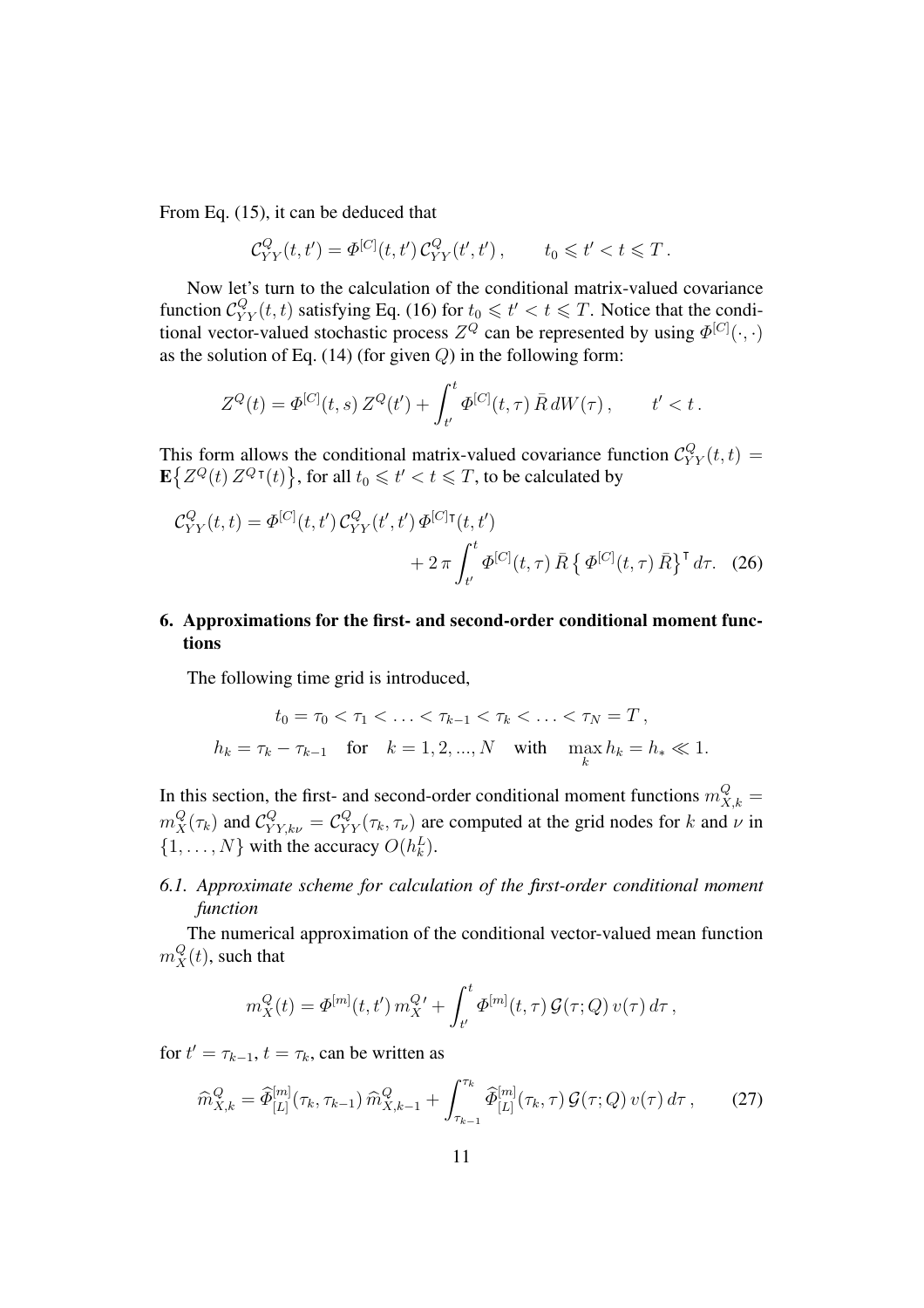$$
k = 1, 2, ..., N
$$
,  $\widehat{m}_{X,0}^Q = m_{X_0}$ ,

where  $\widehat{\Phi}_{[L]}^{[m]}(\tau_k, \tau) = \widehat{\Phi}_{[L]}(\tau_k, \tau)$  with taking into account Eqs. (24). The integral in Eq. (27) can be computed by using, for instance, of the Simpson rule.

# *6.2. Approximate scheme for calculation of the second-order conditional moment function*

Similarly, the conditional matrix-valued covariance function that verifies the equations, for  $t_0 \leq t' < t \leq T$ ,

$$
C_{YY}^Q(t, t') = \Phi^{[C]}(t, t') C_{YY}^Q(t', t'),
$$

can numerically be approximated, for  $k = 0, 1, \ldots, N - 1$  and  $\nu = k + 1, \ldots, N$ , by

$$
\widehat {\mathcal C}_{YY,\nu k}^{Q} = \widehat \varPhi^{[C]}(\tau_\nu,\tau_{\nu-1}) \, \widehat {\mathcal C}_{YY,\nu-1,k}^{Q} \, ,
$$

in which  $\widehat{\Phi}_{[L]}^{[C]}(\tau_{\nu}, \tau_{\nu-1}) = \widehat{\Phi}_{[L]}(\tau_{\nu}, \tau_{\nu-1})$  with taking into account Eqs. (25).

Finally, for  $t_0 \leq t' < t \leq T$ , the conditional matrix-valued covariance function  $C_{YY}^Q(t, t)$ , that verifies the Eq. (26), can numerically be approximated, for  $k = 1, \ldots, N$ , by

$$
\begin{split} \widehat{\mathcal{C}}_{YY, kk}^{Q} &= \widehat{\Phi}_{[L]}^{[C]}(\tau_k, \tau_{k-1}) \widehat{\mathcal{C}}_{YY, k-1, k-1}^{Q} \widehat{\Phi}_{[L]}^{[C]\intercal}(\tau_k, \tau_{k-1}) \\ &+ 2 \pi \int\limits_{\tau_{k-1}}^{\tau_k} \Phi_{L}^{[C]}(\tau_k, \tau) \, \bar{R} \left\{ \Phi_{L}^{[C]}(\tau_k, \tau) \, \bar{R} \right\}^{\intercal} d\tau, \qquad \widehat{\mathcal{C}}_{YY, 00}^{Q} &= \mathcal{C}_{Y_0 Y_0} \,. \end{split}
$$

## **7. Stochastic solver**

In the previous sections, the analytic procedure has been proposed for constructing approximations of the first- and second-order conditional moment functions  $m_X^Q(t) = m_X(t; q)$  and  $C_{XX}^Q(t_1, t_2) = C_{XX}(t_1, t_2; q)$  of stochastic state vector X, for given  $Q = q$ . In order to obtain the first- and second-order unconditional moment functions  $m_X(t)$  and  $C_{XX}(t_1, t_2)$  (the solution of the problem was formulated in Section 2), it is necessary to complete the procedure using Eqs. (7), (9a) and (9b). Clearly, this procedure can only be a numerical one because symbolic integration for the probability distribution  $P_Q(dq)$  of random vector Q, which is assumed to be arbitrary, cannot be carried out. Therefore, the Monte Carlo numerical method is used for computing the integrals in Eqs. (7), (9a), and (9b).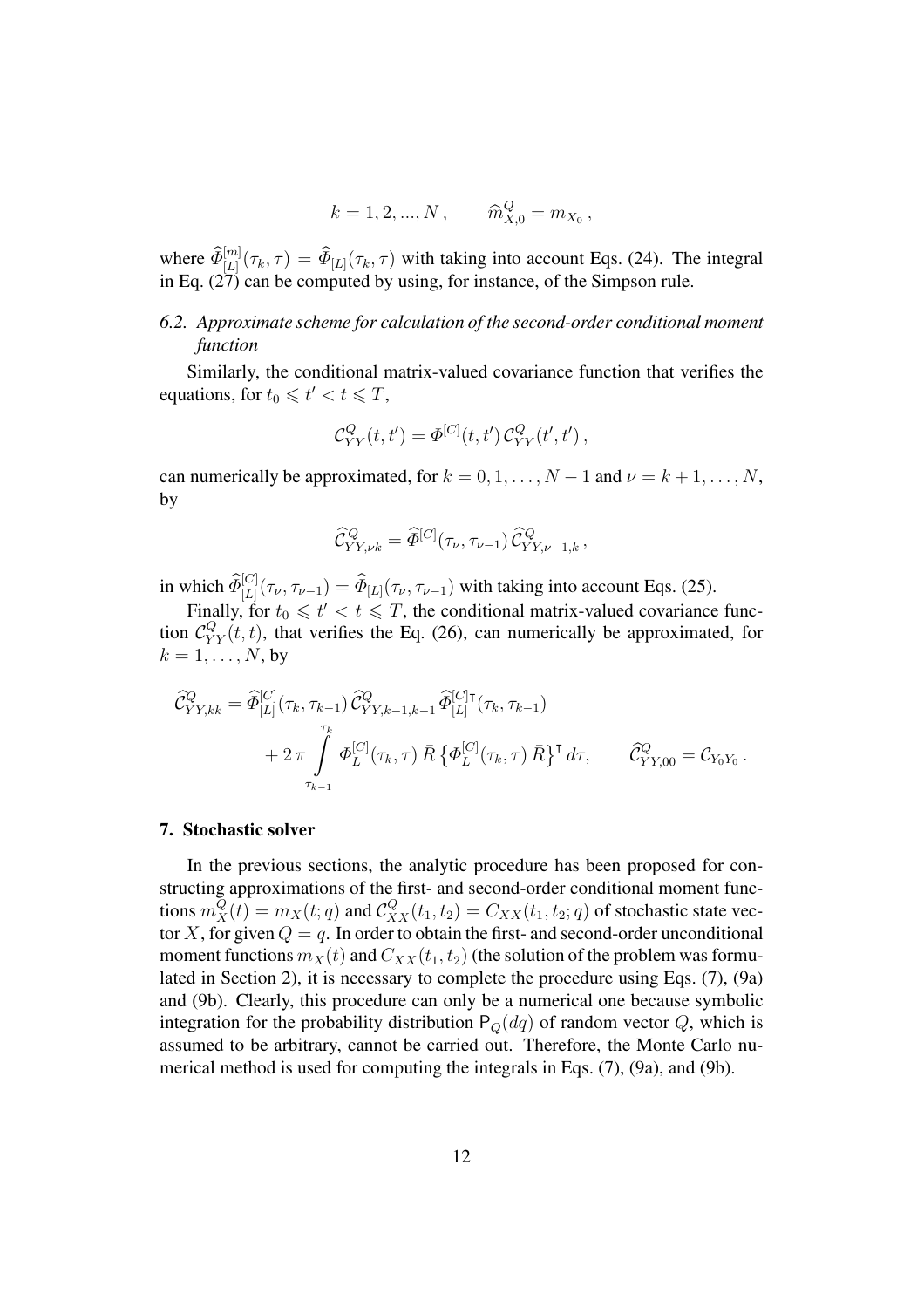Let M be the number of independent realizations,  $q_1, \ldots, q_M$ , of random vector Q whose probability distribution is  $P_Q(dq)$ . The Monte Carlo approximations can be written as

$$
\widehat{\mathsf{P}}_X(d\boldsymbol{\chi};\boldsymbol{t})=\frac{1}{M}\sum_{\ell=1}^M\mathsf{P}_{\boldsymbol{\chi}^Q}(d\boldsymbol{\chi};\boldsymbol{t}|q_{\ell}),
$$

and, for all k and  $\nu$  in  $\{1, \ldots, N\}$ , as

$$
\widehat{m}_X(\tau_k) = \frac{1}{M} \sum_{\ell=1}^M m_X(\tau_k; q_\ell), \quad \widehat{C}_{XX}(\tau_k, \tau_\nu) = \frac{1}{M} \sum_{\ell=1}^M C_{XX}(\tau_k, \tau_\nu; q_\ell), \quad (28)
$$

for which the accuracy is  $O(M^{-1/2})$ . Moreover, using the estimators of mathematical expectations and variances for  $X_i(\tau_k)$ , for i in  $\{1, \ldots, n\}$  and k in  $\{1, \ldots, N\}$ , we can find approximations of their probability density functions (PDFs) as

$$
\widehat{p}_{X_i}(x_i, \tau_k) = \frac{1}{M} \sum_{\ell=1}^M \mathcal{N}\big(x_i; \widehat{m}_{X_i}(\tau_k; q_\ell), \widehat{C}_{X_i X_i}(\tau_k, \tau_k; q_\ell)\big), \tag{29}
$$

where

$$
\mathcal{N}(x; a, \sigma^2) = \frac{1}{\sqrt{2\pi}\,\sigma} \, \exp\left[-\frac{(x-a)^2}{2\,\sigma^2}\right].
$$

#### **8. Application to a dynamical system with a thermoviscoelastic medium**

#### *8.1. Definition of the dynamical system*

We consider the mechanical system defined in Fig. 1, constituted of two rigid bodies  $\Omega_1$  and  $\Omega_2$  with mass  $M_1 > 0$  and  $M_2 > 0$  respectively. Each body has only one degree of freedom corresponding to its displacement in the same given direction. Body  $\Omega_1$  is linked to body  $\Omega_2$  and to the moving base. The link between  $\Omega_1$  and  $\Omega_2$  is made up of a linear elastic dissipative mechanical component which is modeled by a linear spring with constant stiffness  $K > 0$  and by a linear dashpot of viscous type with constant damping coefficient  $D > 0$ . The link between  $\Omega_1$ and the moving base is made up of a thermoviscoelastic mechanical component (that is characterized by two functions of time,  $k_0(t, t)$  and  $k(t, \tau)$ , which will be defined later with the constitutive equation).

An absolute reference frame is introduced for which the unit vector basis (corresponding to the considered displacement) is denoted by  $J_0$ . The base is moving in the direction  $J_0$ . A relative reference frame linked to the moving base is also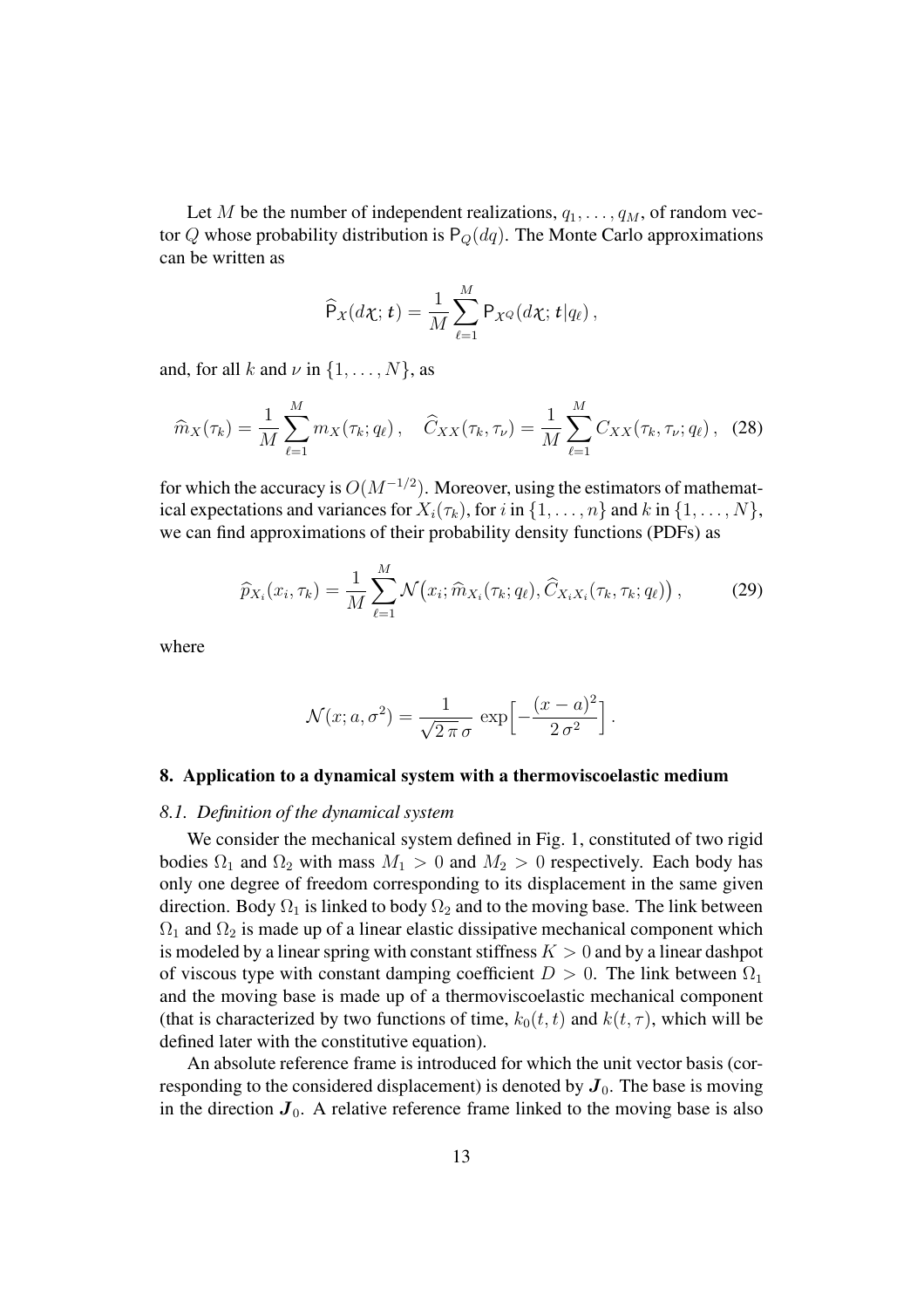introduced for which the unit vector basis (corresponding to the considered displacement) is denoted by  $\dot{\mathbf{i}}$ .

The linear dynamics of this mechanical system is analyzed around a reference configuration which corresponds to a static equilibrium state for which the mechanical components are assumed to be without prestresses. The initial time for the time-evolution problem is chosen as  $t_0 = 0$ . In the absolute reference frame and at time t, the displacement of the moving base is written as  $U_s(t)$ **J**. In the relative reference frame linked to the moving base and at time  $t$ , the displacement of body  $\Omega_1$  (or  $\Omega_2$ ) is written as  $U_1(t)$ **j** (or  $U_2(t)$ **j**).



Figure 1: Scheme defining the mechanical system.

For defining the constitutive equation of the thermoviscoelastic mechanical component, the bottom end of this component is assumed to be fixed and the top end of the component is free and submitted, at time t, to a force  $f(t)$  inducing a displacement  $U_1(t)$ j. Using the non-isothermal linear viscoelasticity theory (see, for instance, [30, 31, 8]), the constitutive equation can then be written as

$$
f(t) = k_0(t, t; Q) U_1(t) + \int_0^t k(t, \tau; Q) U_1(\tau) d\tau, \quad 0 < t \leq T,
$$

in which  $(t, \tau) \mapsto k_0(t, \tau; Q)$  is a positive-valued function that is defined on  $0 <$  $\tau \leq t \leq T$  and is assumed to be infinitely differentiable in  $(t, \tau)$ . Further,  $(t, \tau) \mapsto$  $k(t, \tau; Q) = \partial k_0(t, \tau; Q)/\partial \tau$  is a negative-valued function which is defined on  $0 < \tau \leq t \leq T$  and which is then integrable in  $\tau$  on  $[0, t]$  for all t in  $[0, T]$ . Uncertain vector-valued parameter  $Q$  and functions  $k_0$  and k will precisely be defined later.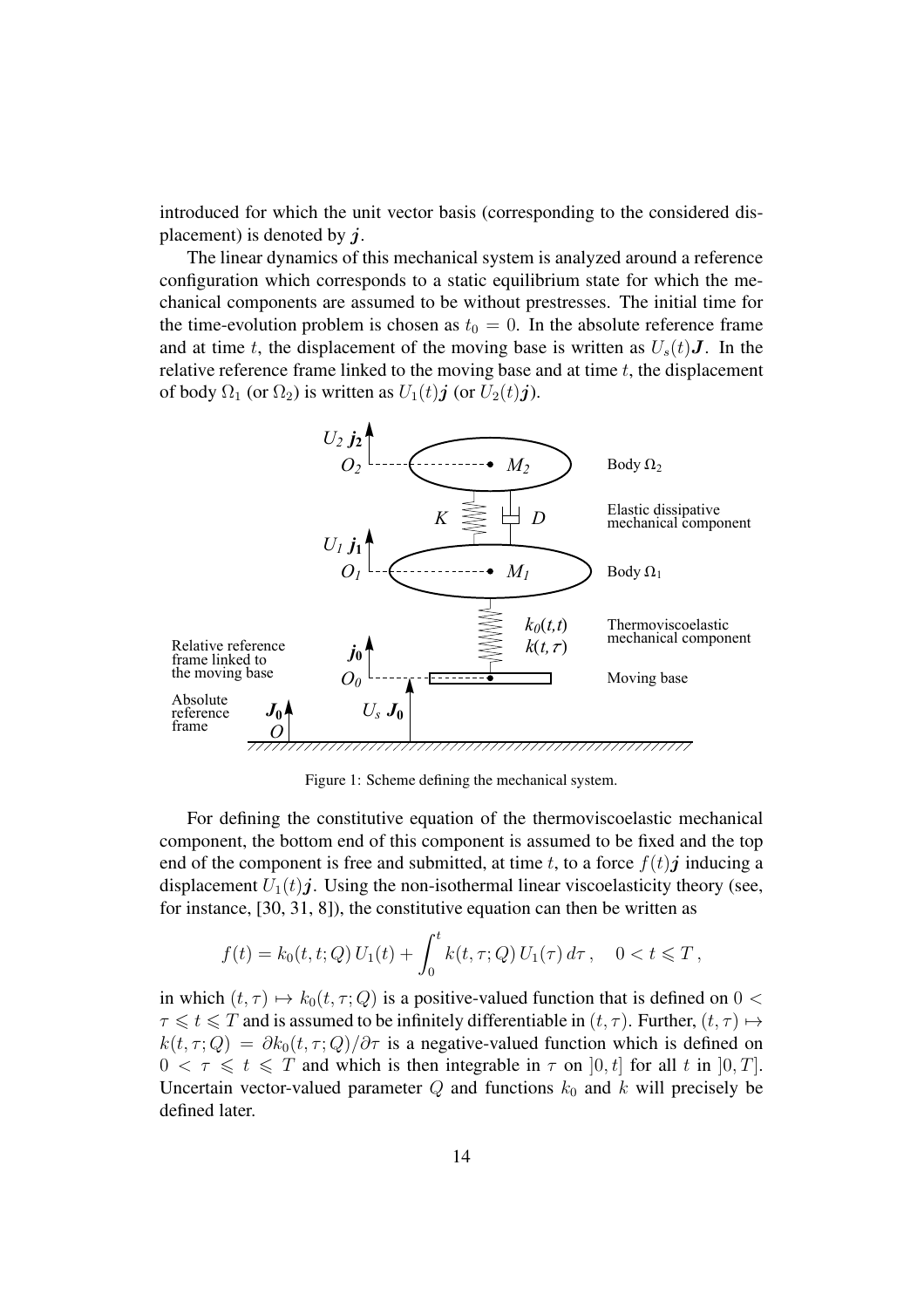## *8.2. Equations for the dynamical system*

For  $j = 1, 2$ , let  $\dot{U}_j(t) = dU_j(t)/dt$  be the velocity and let  $\ddot{U}_j(t) = d^2U_j(t)/dt^2$ be the acceleration. The dynamics is studied around a reference configuration that corresponds to a static equilibrium at rest without prestresses. At initial time, the displacements and the velocities are thus zero. The dynamic equilibrium equation around the reference configuration is written, for all t in  $[0, T]$ , as

$$
M_1(\ddot{U}_1(t) + \ddot{U}_s(t)) = -K(U_1(t) - U_2(t)) - D(\dot{U}_1(t) - \dot{U}_2(t))
$$

$$
-k_0(t, t; Q)U_1(t) - \int_0^t k(t, \tau; Q)U_1(\tau) d\tau,
$$
(30a)

$$
M_2(\ddot{U}_2(t) + \ddot{U}_s(t)) = -K(U_2(t) - U_1(t)) - D(\dot{U}_2(t) - \dot{U}_1(t)), \quad (30b)
$$

with the initial conditions,

$$
U_1(0) = \dot{U}_1(0) = U_2(0) = \dot{U}_2(0) = 0.
$$
 (31)

Let  $\omega_1, \omega_2, \xi$  and  $\mu$  be the positive real parameters such that

$$
\omega_1 = \sqrt{K/M_1}
$$
,  $\omega_2 = \sqrt{K/M_2}$ ,  $\xi = D/(2 M_2 \omega_2)$ ,  $\mu = M_2/M_1$ .

Further, let  $(t, \tau) \mapsto \widetilde{k}_0(t, \tau; Q)$  and  $(t, \tau) \mapsto \widetilde{k}(t, \tau; Q)$  be the functions such that

$$
k_0(t, \tau; Q) = k_0(t, \tau, Q)/M_1, \quad k(t, \tau; Q) = k(t, \tau; Q)/M_1.
$$
 (32)

Then Eqs. (30a) and (30b) can be rewritten as

$$
\ddot{U}_1(t) = -2 \xi \sqrt{\mu} \omega_1 \left( \dot{U}_1(t) - \dot{U}_2(t) \right) - \omega_1^2 \left( U_1(t) - U_2(t) \right) \n- \widetilde{k}_0(t, t; Q) U_1(t) - \int_0^t \widetilde{k}(t, \tau; Q) U_1(\tau) d\tau - \ddot{U}_s(t) ,
$$
\n(33a)

$$
\ddot{U}_2(t) = -2\xi \omega_2 (\dot{U}_2(t) - \dot{U}_1(t)) - \omega_2^2 (U_2(t) - U_1(t)) - \ddot{U}_s(t).
$$
 (33b)

## *8.3. Stochastic modeling of the moving base acceleration*

The acceleration  $\ddot{U}_s$  of the moving base is modeled by a second-order, Gaussian, nonstationary, centered stochastic process  $\{\ddot{U}_s(t), t \in [0, T]\}$  which is such that  $\ddot{U}_s(t) = g(t) V(t)$ . The real-valued function g is defined on  $[0, T]$  and is such that  $g(t) = (1 + (t/t_g)^{a_g})^{-1}$ ,  $t \in [0, T]$ , in which  $0 < t_g < T$  and  $a_g > 0$ . Note that such the form is a usual model for simple nonstationary random fluctuations in stochastic mechanics, for example, in simulation of earthquakes.

The stochastic process  $\{V(t), t \in \mathbb{R}\}\$  is a second-order, Gaussian, stationary, centered, mean-square continuous stochastic process indexed by  $\mathbb R$  with values in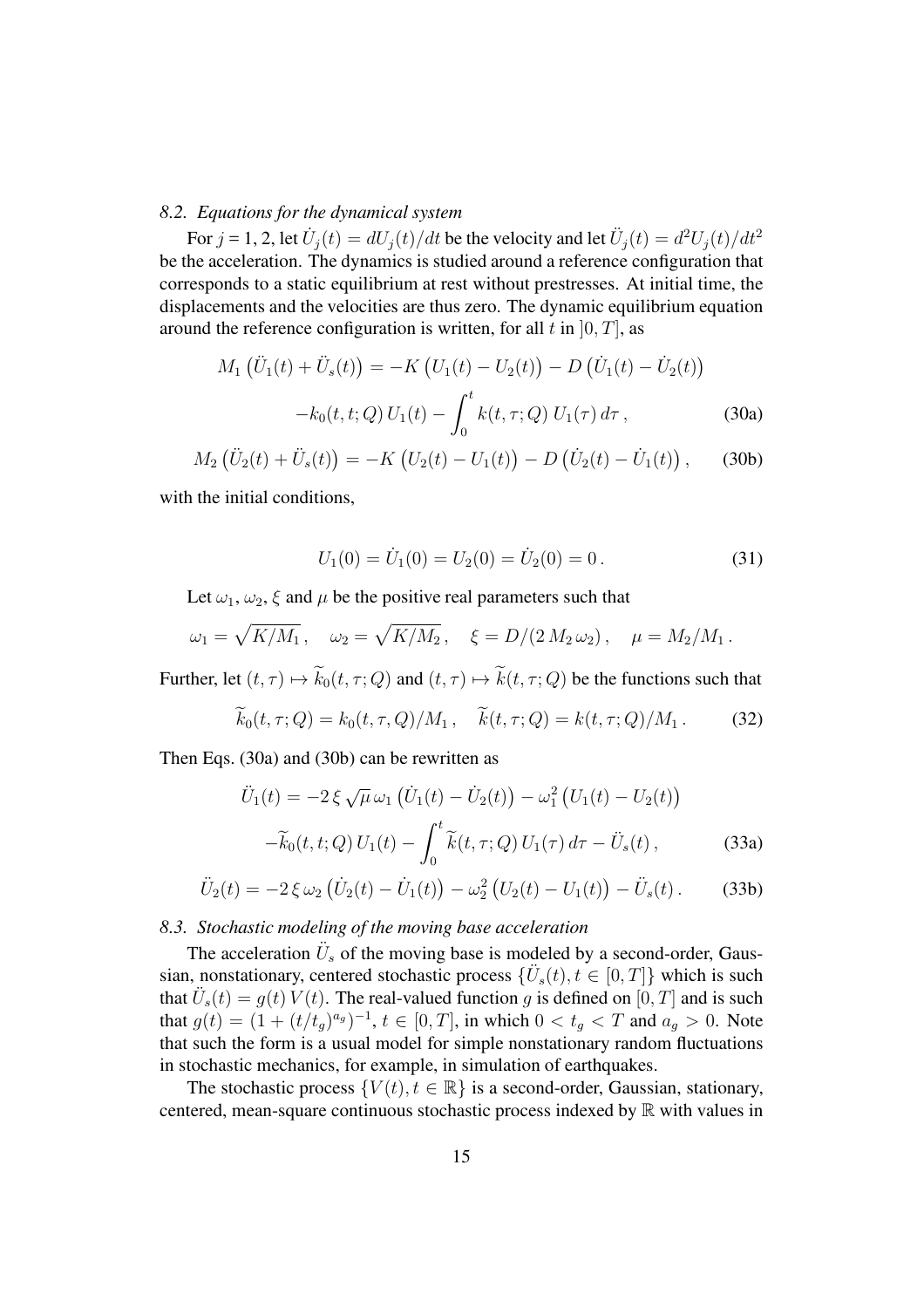R for which the autocovariation function  $C_V(\tau) = \mathbf{E}\{V(t+\tau) V(t)\}\$ is written as

$$
C_V(\tau) = \int_{\mathbb{R}} e^{i\omega t} S_V(\omega) d\omega, \qquad S_V(\omega) = \frac{a_V^2}{b_V^2 + \omega^2}, \quad a_V > 0, \quad b_V > 0,
$$

where  $S_V(\omega)$  is the power spectral density function. For all fixed t in R, let  $\sigma_V$  be the standard deviation of the random variable  $V(t)$  which is such that

$$
\sigma_V^2 = C_V(0) = \int_{\mathbb{R}} S_V(\omega) d\omega.
$$

Consequently, the stochastic process  $\{V(t), t \in [0, T]\}$  can be generated as the (stationary) solution of the following Itô stochastic differential equation with random initial condition,

$$
dV(t) = -b_V V(t) dt + a_V dW(t), \quad t \in [0, T], \quad V(0) = V_0 \quad a.s., \quad (34)
$$

in which W is the Wiener stochastic process introduced in Section 2 with  $m = 1$ and where the probability distribution of the random variable  $V_0$  is the invariant measure  $P_V$  which is the Gaussian probability measure with zero mean and standard deviation equal to  $\sigma_V$ .

## *8.4. Stochastic integro-differential equations for the dynamical system*

Taking  $n = 4$ ,  $m = 1$ ,  $t_0 = 0$  and  $v(t) = 0$ , it can be viewed that Eqs. (33a), (33b), and (31) can then be written as Eq. (4) with

$$
\mathcal{A}(t;Q) = \begin{bmatrix} -\xi_1 & \xi_1 & -\bar{\omega}_1^2 & \omega_1^2 \\ \xi_2 & -\xi_2 & \omega_2^2 & -\omega_2^2 \\ 1 & 0 & 0 & 0 \\ 0 & 1 & 0 & 0 \end{bmatrix}, \qquad \mathcal{B}(t,\tau;Q) = \begin{bmatrix} 0 & 0 & \bar{k} & 0 \\ 0 & 0 & 0 & 0 \\ 0 & 0 & 0 & 0 \\ 0 & 0 & 0 & 0 \end{bmatrix},
$$

$$
\mathcal{G}(t;Q) = -\begin{bmatrix} g(t) \\ g(t) \\ 0 \\ 0 \end{bmatrix}, \qquad X(t) = \begin{bmatrix} \dot{U}_1(t) \\ \dot{U}_2(t) \\ U_1(t) \\ U_2(t) \end{bmatrix}, \qquad X_0 = \begin{bmatrix} 0 \\ 0 \\ 0 \\ 0 \\ 0 \end{bmatrix},
$$

where  $\xi_1 = 2 \xi \sqrt{\mu} \omega_1$ ,  $\xi_2 = 2 \xi \omega_2$ ,  $\bar{\omega}_1^2 = \omega_1^2 + \tilde{k}_0(t, t; Q)$ ,  $\bar{k} = -\tilde{k}(t, \tau; Q)$ . In addition, Eqs. (34) are written as Eqs. (5) with  $m = 1$ ,  $t_0 = 0$ ,  $H = [-b_V]$ ,  $R = [a_V].$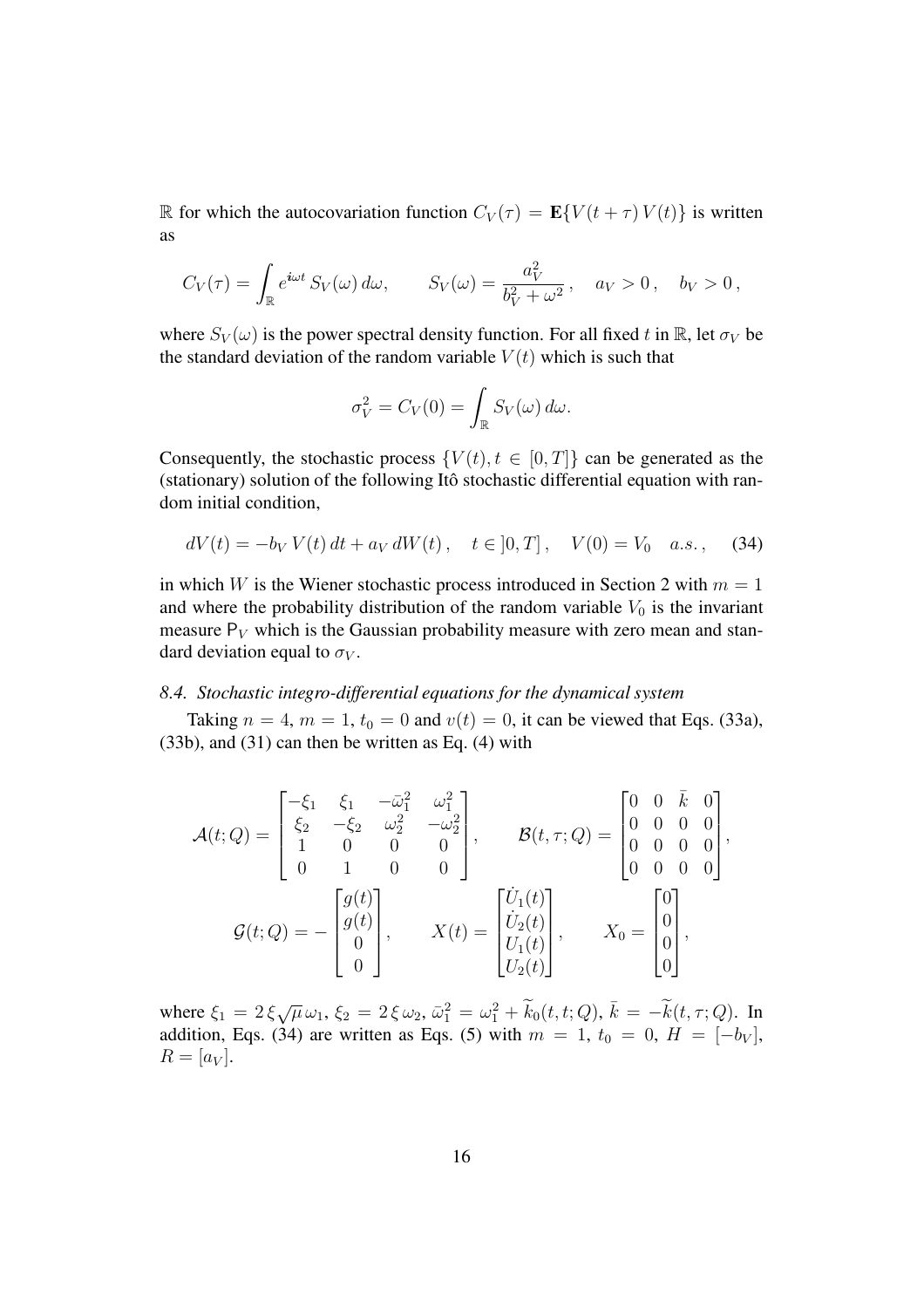# *8.5. Kernel of the constitutive equation for the thermoviscoelastic mechanical component*

In this section, we define the kernel  $\widetilde{k}_0(t, \tau; Q)$  introduced in Section 8.1, which is presently derived from the model proposed in [32]. Random vector  $Q$  of the uncertain parameters will be defined in Section 8.6. Let  $\theta_t$  be the temperature of the mechanical component defined on [0, T] and written as  $\theta_t = a_\theta + b_\theta t/T$ ,  $a_{\theta} > 0, b_{\theta} > 0.$ 

The kernel  $k_0(t, \tau; Q)$  is then defined, for  $0 < \tau \leq t \leq T$ , by

$$
\widetilde{k}_0(t,\tau;Q) = K_0(\theta_t) \left[ 1 - \sum_{\ell=1}^2 \mu_\ell(\theta_t) \left( 1 - \exp\left\{-\frac{\tau}{T_\ell(\theta_t)}\right\} \right) \right].
$$
 (35)

For all t in [0, T], the initial elastic property,  $K_0(\theta_t) > 0$ , which depends on the temperature, is written as  $K_0(\theta_t) = a_{K_0}/((b_{K_0}\theta_t - 1)$  with  $a_{K_0} > 0, b_{K_0} > 0$ , where the constant  $b_{K_0}$  is such that  $b_{K_0} \theta_t - 1 > 0$ .

In the present application,  $T_1(\theta_t)$  will be the large relaxation time. This time and the associated dimensionless parameter  $\mu_1(\theta_t)$  are assumed to be independent of  $\theta_t$  and are written as  $T_1(\theta_t) = a_{T_1}$ ,  $\mu_1(\theta_t) = a_{\mu_1}$  with  $a_{T_1} > 0$ ,  $a_{\mu_1} > 0$ . The relaxation time  $T_2(\theta_t)$  will be the small relaxation time. This time and the associated dimensionless parameter  $\mu_2(\theta_t)$  are assumed to be dependent on  $\theta_t$  and are written as

$$
T_2(\theta_t) = \frac{a_{T_2}}{b_{T_2} \theta_t + (c_{T_2}/\theta_t)^{d_{T_2}}} \text{ with } a_{T_2} > 0, b_{T_2} > 0, c_{T_2} > 0, d_{T_2} > 0,
$$
  

$$
\mu_2(\theta_t) = a_{\mu_2} - b_{\mu_2} \theta_t \text{ with } a_{\mu_2} > 0, b_{\mu_2} > 0,
$$

where the constants  $a_{\mu_2}$  and  $b_{\mu_2}$  are such that  $a_{\mu_2} - b_{\mu_2} \theta_t > 0$ . From Section 8.1 and from Eqs. (32) and (35), it can be deduced that

$$
\widetilde{k}(t,\tau;Q) = -K_0(\theta_t) \sum_{\ell=1}^2 \frac{\mu_\ell(\theta_t)}{T_\ell(\theta_t)} \exp\left\{-\frac{\tau}{T_\ell(\theta_t)}\right\}.
$$

# *8.6. Numerical data and definition of the probability model for the uncertain parameters*

The large relaxation time  $T_1(\theta_t)$ , the associated dimensionless parameter  $\mu_1(\theta_t)$ , and parameter  $d_{T_2}$  of the law of the small relaxation time  $T_2(\theta_t)$  will be the uncertain parameters. These three random quantities are assumed to be independent.

For the numerical application, data and the probability models of the uncertain parameters are defined as follows.

1. Time duration:  $T = 1,200 s$ .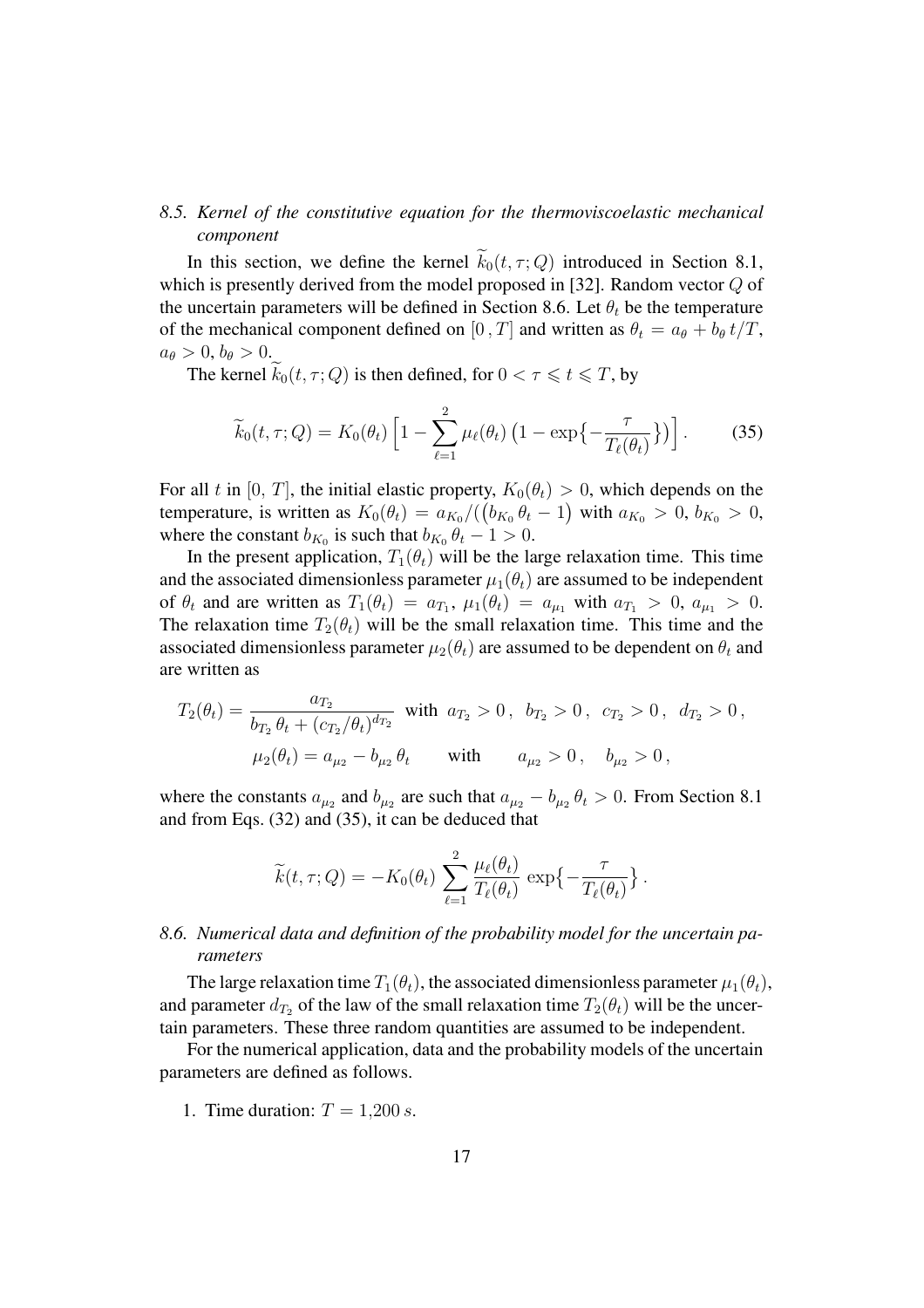- 2. Mechanical properties:  $\omega_1 = 2\pi \text{ rad/s}, \omega_2 = 6\pi \text{ rad/s}, \mu = 1/9, \xi = 0.01$ .
- 3. Moving base acceleration:  $t_g = 300 s$ ,  $a_g = 3$ ,  $a_V = 19 m/s^{5/2}$ ,  $b_V =$  $19 s^{-1}$ .
- 4. Time evolution of the temperature:  $a_{\theta} = 40 \degree C$ ,  $b_{\theta} = 110 \degree C$ .
- 5. Parameters for the thermoviscoelastic mechanical component:
	- (a) Initial elastic property: Parameter  $a_{K_0}$  is uncertain and is modeled by the random variable  $A_{K_0} = \underline{a}_{K_0} (1 + \delta_{K_0} Q_1)$  in which  $Q_1$  is a uniform random variable on [-1, 1]. The mean value of  $A_{K_0}$  is  $\underline{a}_{K_0} =$  $500 N \times Kg^{-1} \times m^{-1}$  and its coefficient of variation is  $\delta_{K_0}$  which belongs to the interval [0, 0.9]. Additionally,  $b_{K_0} = 0.04 \degree C^{-1}$ .
	- (b) Large relaxation time  $T_1(\theta_t)$ : Parameter  $a_{T_1}$  is uncertain and is modeled by the random variable  $A_{T_1} = \underline{a}_{T_1} (1 + \delta_{T_1} Q_2)$  in which  $Q_2$ is a uniform random variable on  $[-1, 1]$ . The mean value of  $A_{T_1}$  is  $a_{T_1} = 320 s$  and its coefficient of variation is  $\delta_{T_1}$  which belongs to the interval [0 , 0.9].
	- (c) Dimensionless parameter  $\mu_1(\theta_t)$ : Parameter  $a_{\mu_1}$  is uncertain and is modeled by the random variable  $A_{\mu_1} = \underline{a}_{\mu_1} (1 + \delta_{\mu_1} Q_3)$  in which  $Q_3$ is a uniform random variable on  $[-1, 1]$ . The mean value of  $A_{\mu_1}$  is  $\underline{a}_{\mu_1} = 0.08$  and its coefficient of variation is  $\delta_{\mu_1}$  which belongs to the interval [0 , 0.9].
	- (d) Small relaxation time  $T_2(\theta_t)$ : The deterministic parameters are  $a_{T_2} =$ 60 s,  $b_{T_2} = 3^{\circ}C^{-1}$ ,  $c_{T_2} = 73^{\circ}C$ . Parameter  $d_{T_2}$  is uncertain and is modeled by the random variable  $D_{T_2} = \underline{d}_{T_2} (1 + \delta_{T_2} Q_4)$  in which  $Q_4$ is a uniform random variable on  $[-1, 1]$  and where  $\underline{d}_{T_2}$  is the mean value of  $D_{T_2}$ , such that  $\underline{d}_{T_2} = 11$ . Its coefficient of variation is  $\delta_{D_{T_2}}$ which belongs to the interval  $[0, 0.9]$ .
	- (e) Dimensionless parameter  $\mu_2(\theta_t)$ :  $a_{\mu_2} = 0.63$ ,  $b_{\mu_2} = 0.0013 \degree C^{-1}$ .

With respect to the Lebesgue measure  $dq = dq_1 dq_2 dq_3 dq_4$  on  $\mathbb{R}^4$ , the probability distribution of the random vector  $Q = (Q_1, Q_2, Q_3, Q_4)$  is thus defined by the probability density function  $p_O(q) = p_1(q_1) \times p_2(q_2) \times p_3(q_3) \times p_4(q_4)$ , in which, for  $\ell = 1, 2, 3, 4, p_{\ell}(q_{\ell}) = \frac{1}{2} \mathbb{1}_{[-1,1]}(q_{\ell}).$ 

The objective of the paper is not to introduce a complex probabilistic model of the parameters but to show how the methodology proposed is efficient when the parameters are random. Since the stochastic solver is the Monte Carlo method for the integration with respect to the random parameters, the methodology proposed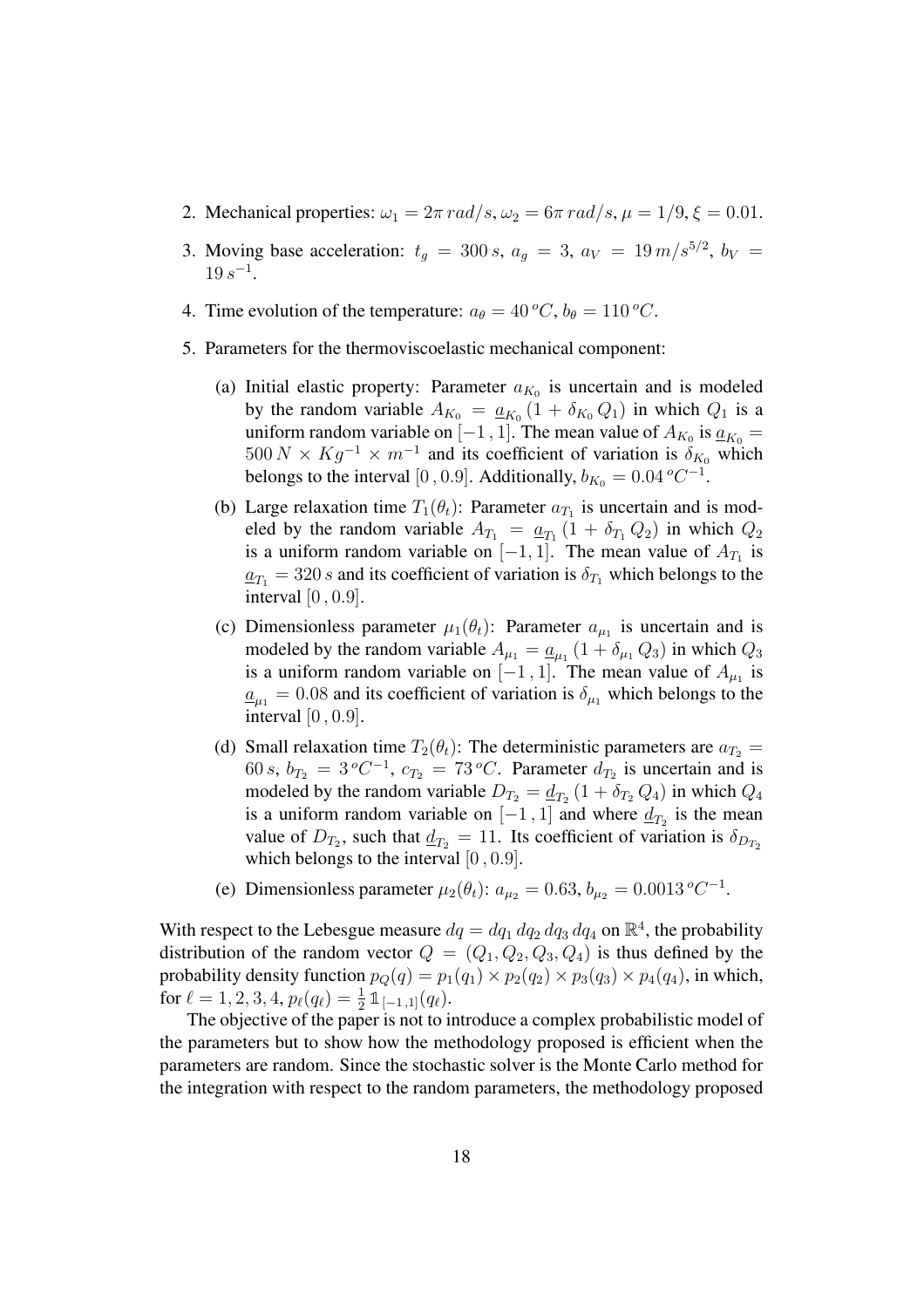is independent of the probability model chosen for the parameters. The probabilistic model that has been used for the computation has been chosen voluntary simple and could certainly be replaced by a more sophisticated informative probability model using the Maximum Entropy Principle from Information Theory, if additional information was available. This probabilistic model has been constructed using the following hypotheses: the only information that is supposed to be available consists in giving the support of each normalized random components of the vector-valued parameter. Using the Maximum Entropy principle under the constraints defined by this available information yields the probability model proposed in the paper that is to say, each random component is uniform and all these random components are mutually statistically independent (see for instance [5]).

#### *8.7. Numerical results and discussion*

In this subsection, the technique of implementation of the Green function method (GFM) for analyzing Eqs. (33a), (33b), and (31), is described, and the results obtained are discussed. Some details concerning the usage of GFM are explained in Section 8.7.2. The results obtained by the new method are compared with a solution constructed by the Monte Carlo method (MCM) that is regarded as a reference solution. Some details of the MCM are given in Section 8.7.1. Note that the vector mean function of  $X(t)$  is equal to zero for all  $t \geq 0$  due to the problem statement. Therefore, this function have not been calculated. Additional remarks about values of computation parameters are presented in Section 8.7.3. Different figures of time histories for estimators of  $C_{YY}(t, t)$  components are shown and discussed in Section 8.7.4.

## *8.7.1. Details of numerical calculations in the framework of pure Monte Carlo simulations*

In this section, the numerical calculations are produced in the environment of *Microsoft Visual Studio* with the help of *Intel Fortran* program designed.

For direct simulation of the system under consideration, the following simple semi-implicit modification of the Euler–Maruyama algorithm (or θ-method for  $\theta = 0.5$ ) is used:

$$
\widehat{y}_{\ell,k+1} = \widehat{y}_{\ell k} + \frac{h_0}{2} \Big[ \bar{A}_{\ell k} \widehat{y}_{\ell k} + \bar{A}_{\ell,k+1} \widehat{y}_{\ell,k+1} +
$$
  
\n
$$
h_0 \left( \bar{B}_{\ell,k+1,k} \widehat{y}_{\ell k} + \bar{B}_{\ell,k+1,k+1} \widehat{y}_{\ell,k+1} \right) \Big] + \bar{O} \widehat{\Delta w}_{\ell k},
$$
  
\n
$$
k = 0, 1, 2, ..., N - 1, \qquad \ell = 1, 2, ..., M,
$$
\n(36)

where  $h_0 = T/N$  is a constant step,  $\tau_k = k h_0, k \in \{0, 1, 2, ..., N\}$ ,  $\widehat{y}_{\ell k} = y^{[\ell]}(\tau_k)$ ,  $\bar{A}_{\ell k} = \bar{A}(\tau_k; q_\ell), \ \bar{B}_{\ell k j} = \bar{B}(\tau_k, \tau_j; q_\ell)], \ \Delta y_{\ell k} = \hat{y}^{[\ell]}(\tau_{k+1}) - \hat{y}^{[\ell]}(\tau_k), \ \ell \text{ is the }$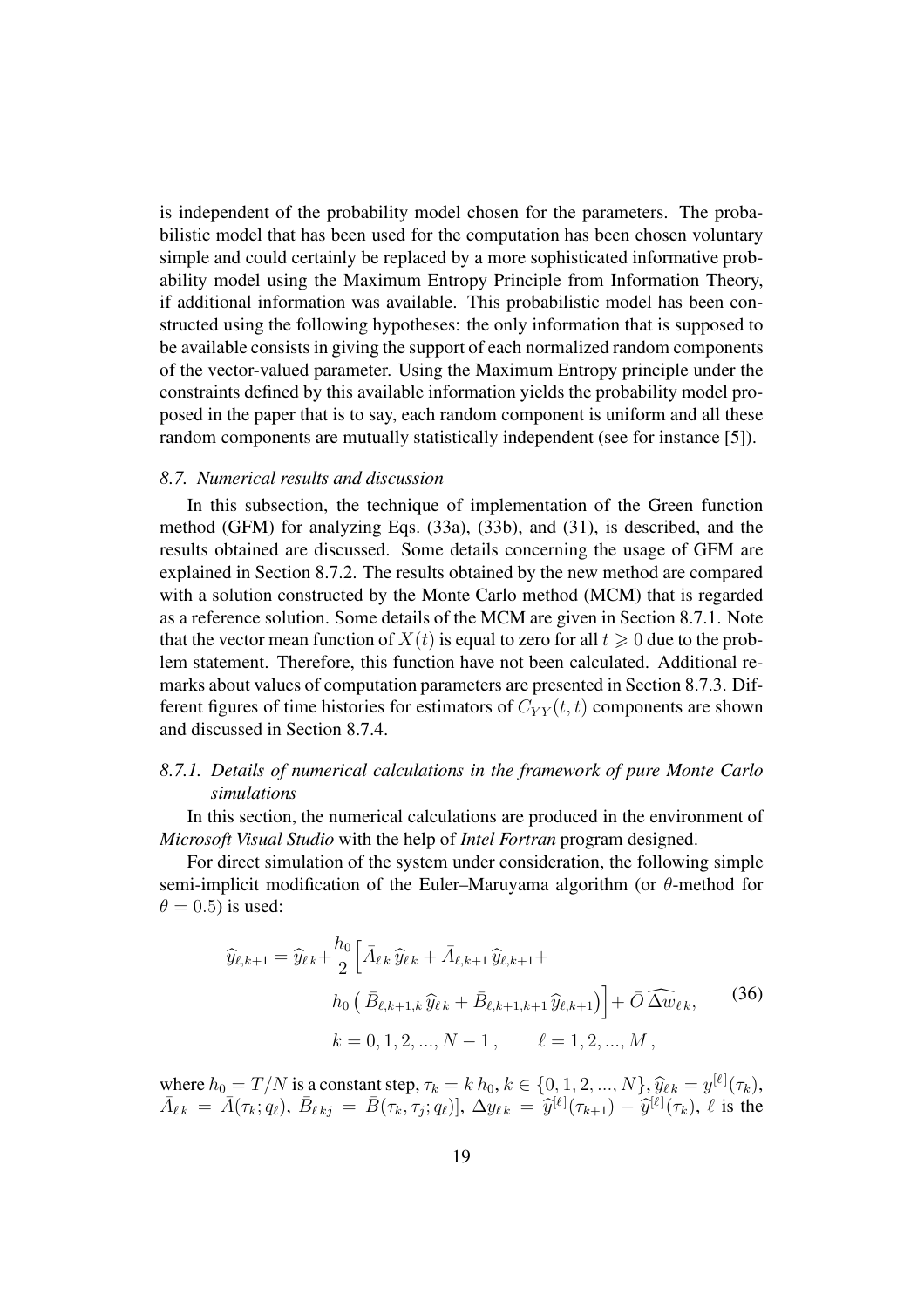number of simulation. The scheme defined in Eq. (36) requires a resolution of these linear equalities for time histories  $\hat{y}_{\ell,k+1}$ . The necessary matrix inversion is carried out using the Gauss elimination method.

The implementation of MCM requires a large amount of random or pseudorandom numbers with different distributions. The generation of samples for Q is based on *Intel Fortran* build-in pseudo-random generator for uniform (0, 1) distributed numbers. These samples are recounted into necessary uniform  $(-1, 1)$ distributed numbers by an affine transformation.

To model pseudo-random standard normal  $\mathcal{N}(\cdot; 0, 1)$  distributed numbers, the Marsaglia–Bray algorithm is used. After converting to samples with given standard deviations, these numbers are used as initial values of  $V(t_0)$  and increments of  $W(t)$ . However, as in many another practical cases, these generators produce samples possessing statistical estimates of the mean values, variances, and covariances, which deviate from theoretical ones for a reasonable number of samples. Therefore, a normalization has been performed for all the pseudo-Gaussian samples used for the initial values and for every step of the simulation, separately. After such the normalization, the converted samples are multiplied by  $\sigma_V$  or  $\sqrt{2\pi h_0}$ due to needs.

Another procedure has been used for the pseudo-uniform samples on  $[-1, 1]$ . The matter is that it is necessary to use samples with zero estimations of the mean vector and diagonal estimations of the covariance matrix with the value 1/3 for all the diagonal entries. Let  $\hat{m}_Q$  and  $\hat{C}_{QQ}$  be the usual estimations of the mean vector and the covariance matrix of  $Q$ , which are computed with the pseudo-uniform samples,  $q^{[\ell]}$ , of Q. Then the classical equation used for the normalization, is as follows:

$$
\hat{q}^{[\ell]} = \frac{1}{\sqrt{3}} S^{-1} (q^{[\ell]} - \hat{m}_Q), \qquad \ell = 1, 2, ..., M,
$$

where  $S$  is the lower-triangular matrix, calculated by the Cholesky decomposition such that  $\hat{C}_{QQ} = S S^{\dagger}$ .

The step-by-step estimators for the vector-valued mean function and for the matrix-valued covariance function of the state vector-valued stochastic process Y are computed, for k, r in  $\{0, 1, \ldots, N\}$  and for i and j in  $\{1, 2, 3, 4\}$ , as follows:

$$
\widehat{m}_{Y_i,k} = \frac{1}{M} \sum_{\ell=1}^M \widehat{y}_{\ell ik} \, , \quad \widehat{c}_{Y_i Y_j,kr} = \frac{1}{M} \sum_{\ell=1}^M \big( \widehat{y}_{\ell ik} - \widehat{m}_{Y_i,k} \big) \, \big( \widehat{y}_{\ell jr} - \widehat{m}_{Y_j,r} \big) \, ,
$$

where  $c_{Y_i Y_j,kr} = c_{Y_i Y_j}(t_k, t_r)$ , for i and j in  $\{1, 2, 3, 4\}$ , are components of the matrix  $C_{YY}(t_k, t_r)$ .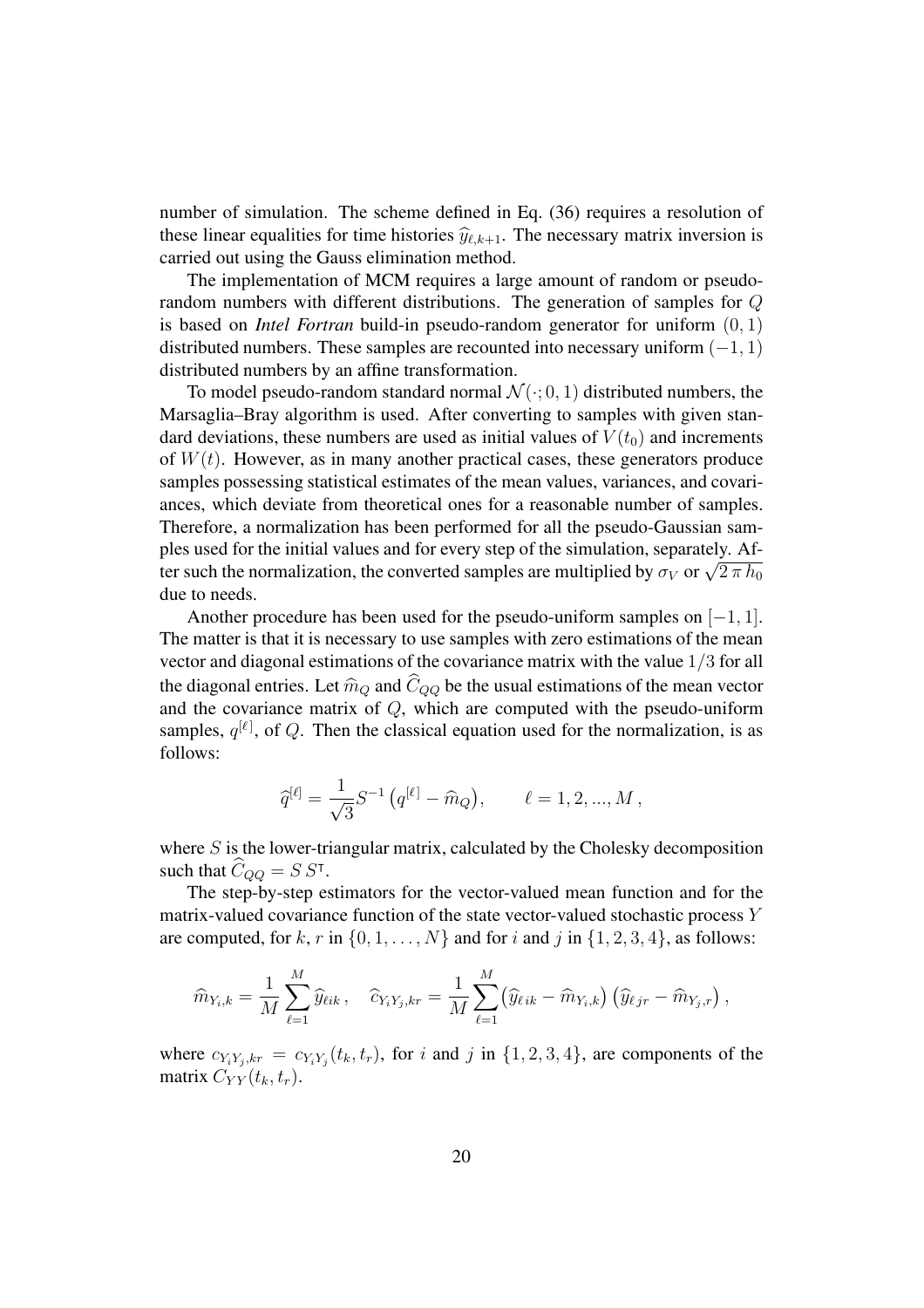# *8.7.2. Details of symbolic and numerical calculations in the framework of the Green function scheme*

An implementation of GFM consists of two stages. On the first stage, all analytic calculations have been produced to obtain symbolic expressions of  $\Phi_{\ell}(s_0, s_0)$ for  $\ell = \{1, 2, 3, 4\}$ , suitable for further numerical calculations. These necessary symbolic computations, including differentiations, substitutions, reductions of similar terms, and so on, have been made with the use of the *Mathematica* package. The most complex symbolic substage has been related to the differentiations of functions  $k_0(t, \tau; Q)$  and  $k(t, \tau; Q)$  because of their complicated structures. This substage was required for an achievement of effectiveness for *Fortran* computations. Note that a computer automatic optimized generation of corresponding *Fortran* program fragments by a package *Maple* was worse than the technique, which was mentioned above.

On the second stage, numerical calculations have been produced in the same environment of *Microsoft Visual Studio* with the help of other designed *Intel Fortran* program. In this program, as in the first one, we have formed constant parts of matrices before simulations and added variable parts to the last during simulations. The aim was to reduce computer time for both MCM and GFM. Obtaining samples for Q, their transformations, and statistical data processing have been done by schemes similar to those that have been represented in the previous section.

#### *8.7.3. Data used in calculations*

For the system under investigation, the main computation parameters has been presented in the previous sections. Here we point only four sets of values for  $\delta_{K_0}$ ,  $\delta_{T_1}, \delta_{\mu_1}$  and  $\delta_{T_2}$  from the interval [0, 0.9]. These data sets  $S_{1i}$ ,  $i \in \{1, 2, 3, 4\}$ , are as follows:

1. 
$$
\delta_{K_0} = \delta_{T_1} = \delta_{T_2} = \delta_{\mu_1} = 0.0
$$
. 3.  $\delta_{K_0} = 0.6, \delta_{T_1} = \delta_{T_2} = \delta_{\mu_1} = 0.9$ .  
2.  $\delta_{K_0} = \delta_{T_1} = \delta_{T_2} = \delta_{\mu_1} = 0.3$ . 4.  $\delta_{K_0} = \delta_{T_1} = \delta_{T_2} = \delta_{\mu_1} = 0.9$ .

It should be noted that data set  $S_{11}$  corresponds to the mechanical system for which there are no uncertainties of the model parameters. The following data ensembles  $S_{2i}$ ,  $i \in \{1, 2, 3, 4\}$ , of values  $h_0$ , N, and M together with  $J = 8$  for GFM have been selected for another parameters:

1. 
$$
h_0 = h_0^{[1]}, N = N^{[1]}, M = 1000.
$$
 3.  $h_0 = h_0^{[2]}, N = N^{[2]}, M = 2000.$   
2.  $h_0 = h_0^{[1]}, N = N^{[1]}, M = 5000.$  4.  $h_0 = h_0^{[2]}, N = N^{[2]}, M = 10000,$ 

where  $h_0^{[1]} = 0.01$ ,  $h_0^{[2]} = 0.01$ ,  $N^{[1]} = 120,000$ ,  $N^{[2]} = 240,000$ .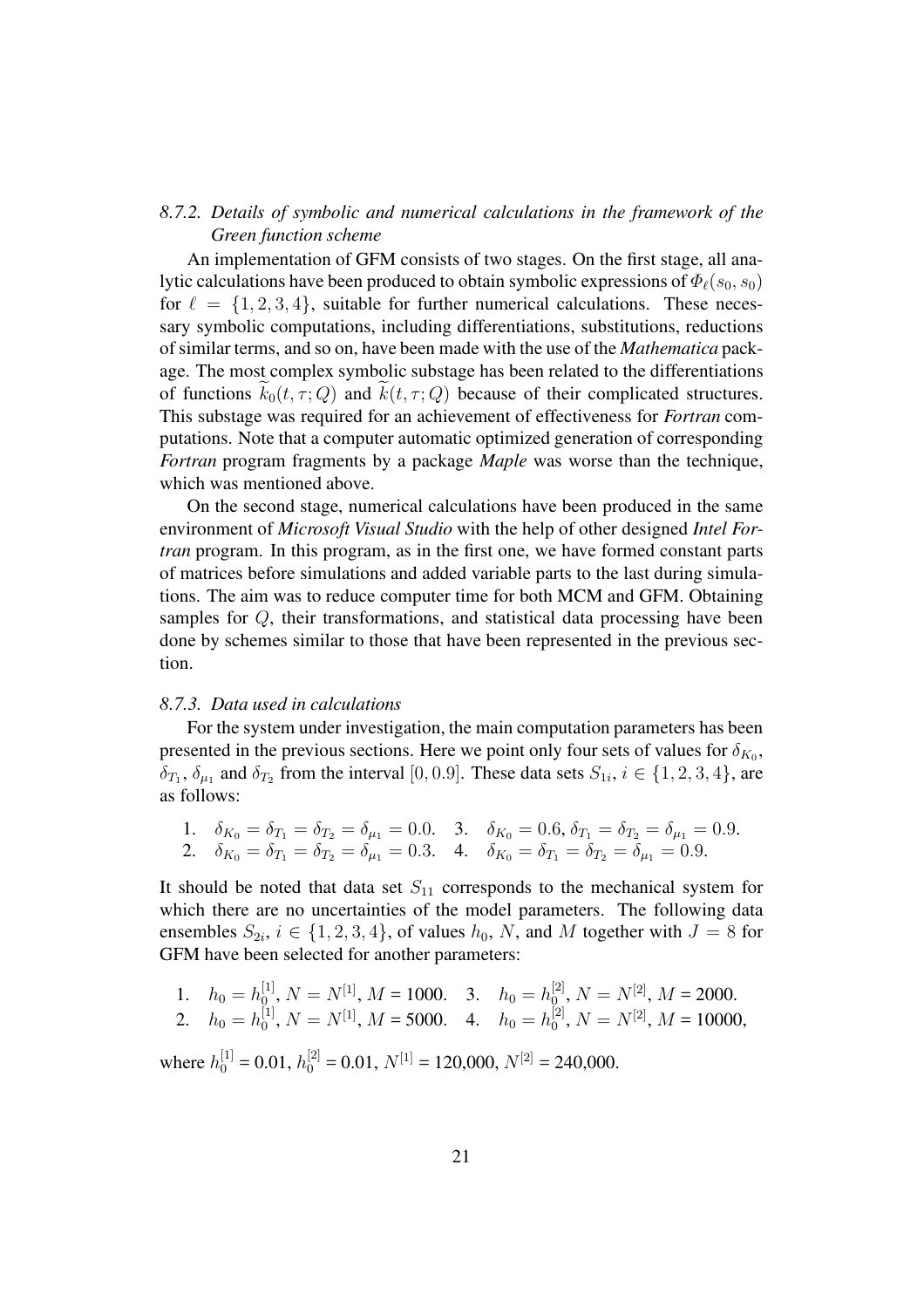

Figure 2: Comparison of GFM and MCM for the function of covariance,  $C_{Y_1Y_1}(t,t)$ .



Figure 3: Comparison of GFM and MCM for the function of covariance,  $C_{Y_3Y_3}(t,t)$ .

## *8.7.4. Figures and explanations*

A part of the first results is presented in Figs. 2 to 7, where smooth and noisy curves show results of GFM and MCM calculations with data ensembles  $S_{21}$  and  $S_{22}$  respectively. In these figures, additional digits from 1 to 4 refer numbers i of data sets  $S_{1i}$ . Figs. 2, 3 show only a portion of curves demonstrating similar re-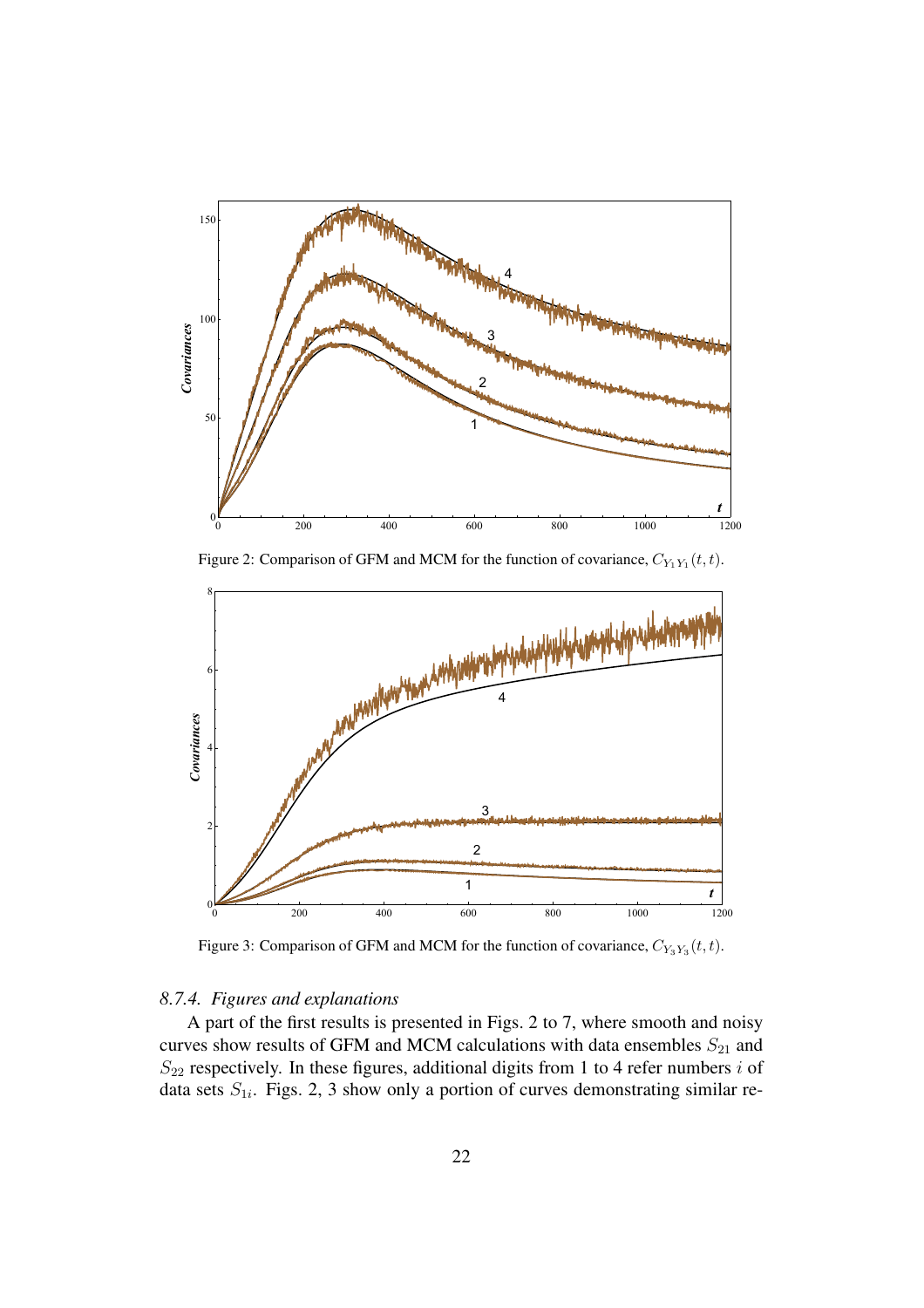

Figure 4: Time history of the functions of covariance,  $C_{Y_3Y_1}(t,t)$ .

sults for  $C_{Y_1Y_1}(t,t)$ ,  $C_{Y_1Y_2}(t,t)$ ,  $C_{Y_2Y_2}(t,t)$  and  $C_{Y_3Y_3}(t,t)$ ,  $C_{Y_3Y_4}(t,t)$ ,  $C_{Y_4Y_4}(t,t)$ obtained by GFM and MCM. The rest part of similar GFM curves, presenting behavior of functions of covariances with small values, are separately shown in Figs. 4–7 because appropriate pulsating MCM estimates are too noisy. As it was said before, the main aim of numerical experiments performed by MCM is a numerical verification of the presented mathematical approach.

The figures show that the time histories, calculated by GFM and MCM, are in a good agreement unless results for data set  $S_{14}$ . For this data set, differences occur for a part of covariances. Therefore, time histories for this data set have been recalculated by the same methods with reduced time steps  $h_0$  and increased numbers M of simulations with data ensembles  $S_{23}$  and  $S_{24}$ . But such a numerical strategy has not induced a significant improvement of convergence.

Thus a necessity to resolve a question about quality of the results has forced to produce extra large calculations for data set  $S_{14}$  with the following additional parameter ensembles  $S_{2i}$ ,  $i \in \{5, 6\}$ :

- 5.  $h_0 = 0.0005$ ,  $N = 2,400,000$ ,  $M = 20,000$ .
- 6.  $h_0 = 0.0001$ ,  $N = 12,000,000$ ,  $M = 100,000$ .

These calculations show the following effects:

(i) the time histories computed by GFM for data ensembles  $S_{21}$  and  $S_{25}$  are differed insignificantly;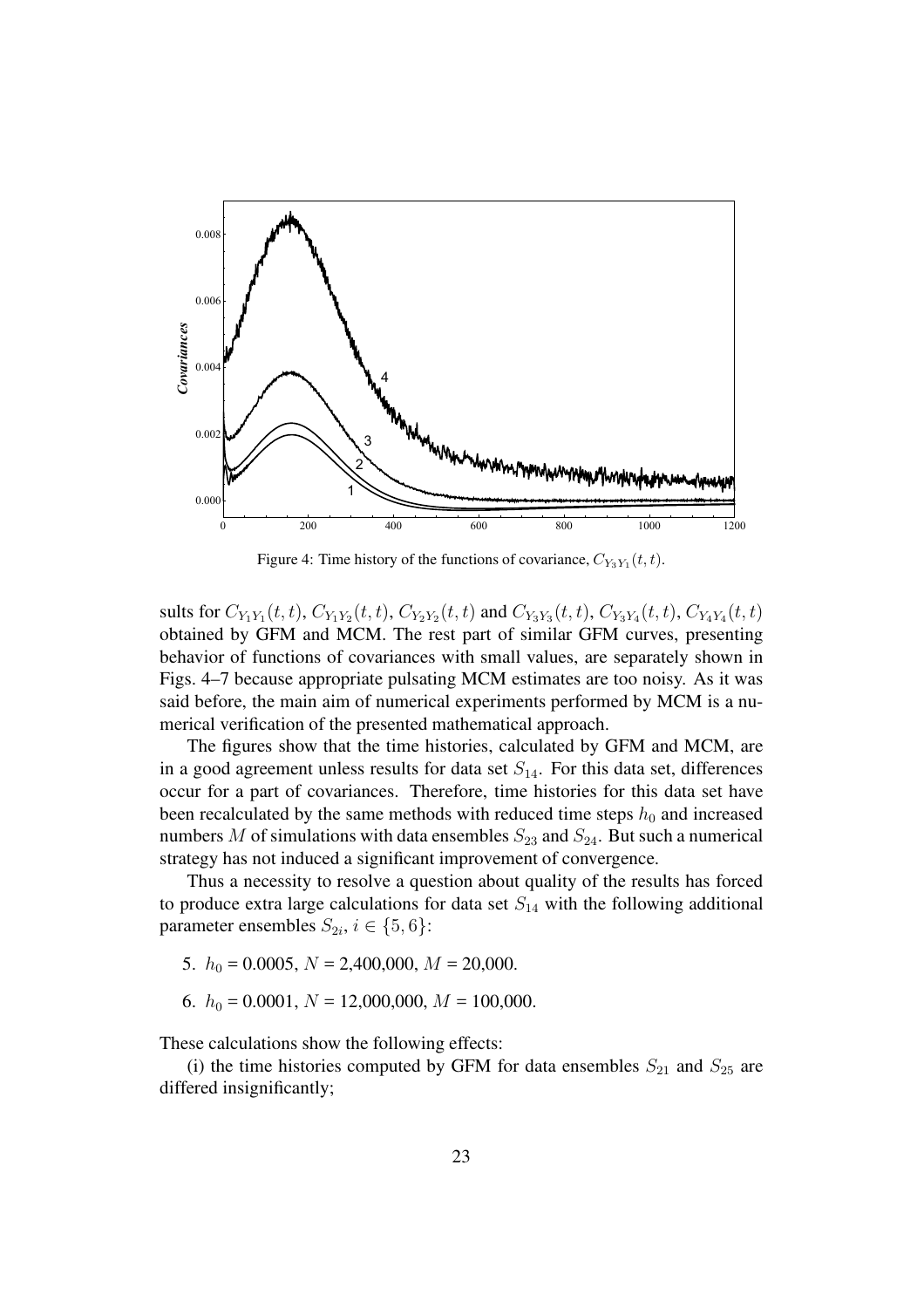

Figure 5: Time history of the functions of covariance,  $C_{Y_3Y_2}(t,t)$ .



Figure 6: Time history of the functions of covariance,  $C_{Y_4Y_1}(t,t)$ .

(ii) if to compare results of calculations for ensembles  $S_{22}$  and  $S_{26}$ , then the changes are more visible for MCM outcomes, namely, amplitudes of fluctuations in time histories of the covariances' estimators have reduced approximately threefold;

(iii) the  $C_{Y_1Y_1}(t,t)$ ,  $C_{Y_1Y_2}(t,t)$ ,  $C_{Y_2Y_2}(t,t)$  time histories, calculated for ensem-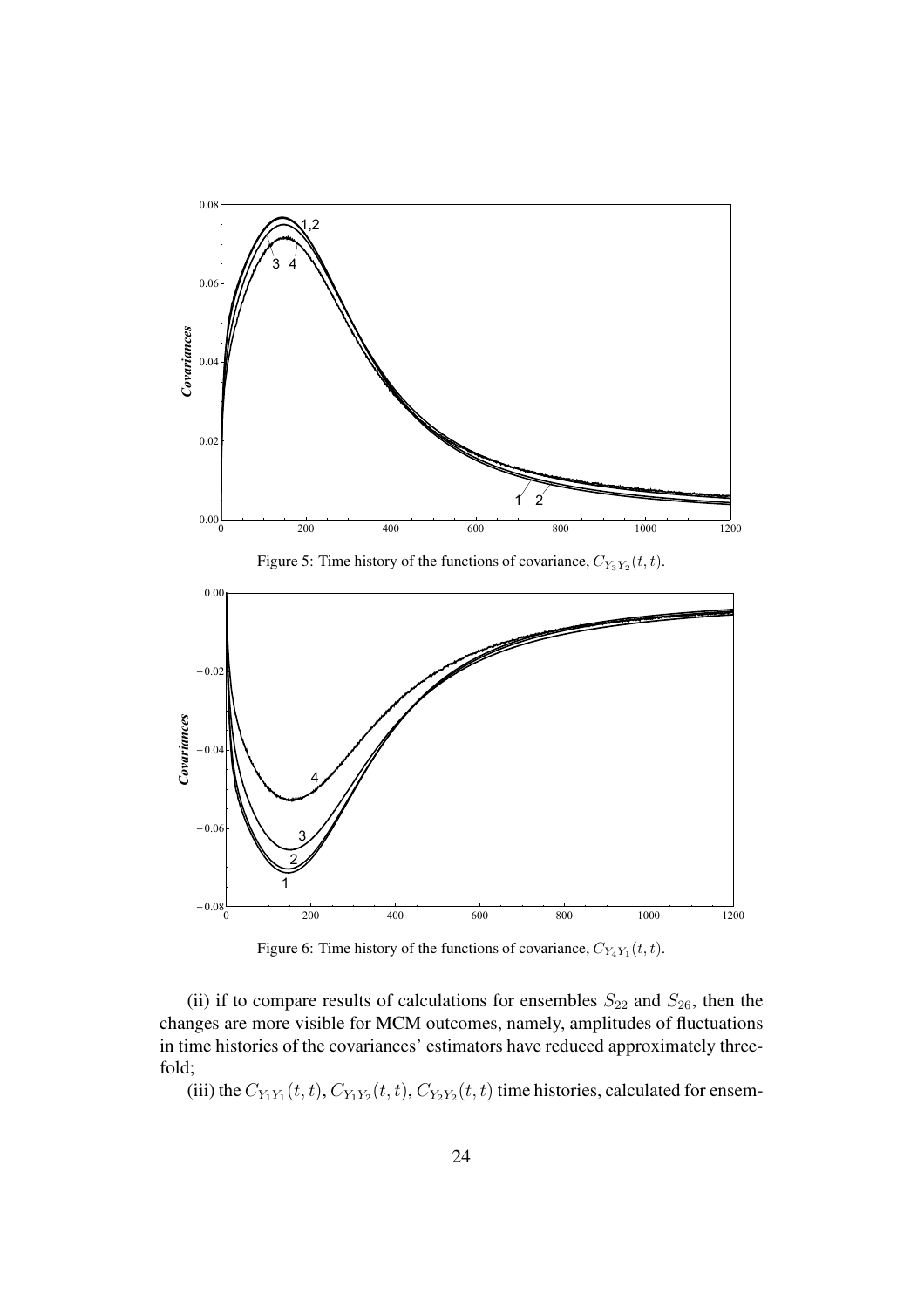

Figure 8: PDFs for  $\dot{U}_3(1200)$  (curves 1 and 2) and  $\dot{U}_4(1200)$  (curves 3 and 4).

ble  $S_{25}$ , are in a good mutual consistency as well as with results of computations for data ensembles  $S_{2i}$ ,  $i \in \{1, 2, 3, 4\}$ ;

(iv) the differences between the time histories for GFM and MCM estimates of  $C_{Y_3Y_3}(t,t)$ ,  $C_{Y_4Y_3}(t,t)$ ,  $C_{Y_4Y_4}(t,t)$  for data set  $S_{14}$  have not significantly decreased. The results displayed in Figs. 2 to 7, and produced for another data sets of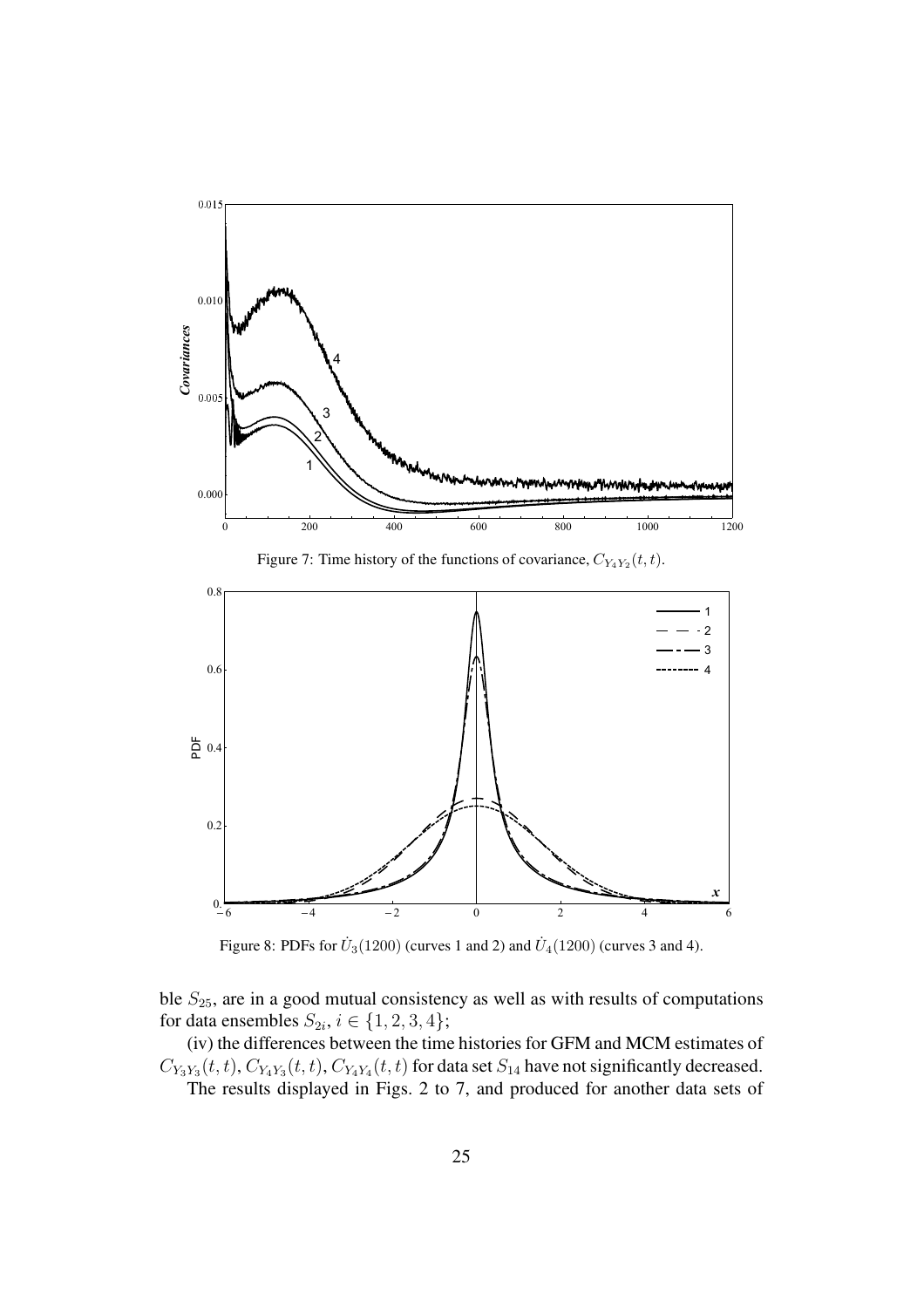values for  $\delta_{K_0}, \delta_{T_1}, \delta_{\mu_1}$  and  $\delta_{T_2}$ , show a prevailing influence of the random variable  $A_{K_0}$  on the behavior of all the covariances.

The last figure, Fig. 8, clearly demonstrates an action of the random modeling parameters, which is expressed in a non-Gaussian form of response despite the linearity of the dynamical system under investigation and the Gaussian excitation. The PDF curves marked "1" and "3", characterize states of the system with data ensemble 3 at  $t = 1,200$  s. These curves have been built using Eq. (29), where for sample PDFs, the means are equal to zero and the variances coincide with the GFM sample variances. The graphs marked "2" and "4", correspond to appropriate Gaussian PDFs with zero means and variances computed by Eq. (28). The same effect is observed for  $\dot{U}_1(1200)$  and  $\dot{U}_2(1200)$ .

Computational problems for the data set  $S_{14}$  in the MCM analysis of the system can be explained as follows:

- 1. The system is stochastic and random one.
- 2. The multiplicative random parameter  $A_{K_0}$  affects the variable frequency of oscillation of the system. At the beginning of the transition, the frequency changes almost four times for the extreme values of  $A_{K_0}$ . This leads to the necessity of statistical processing of substantially different time histories of  $U_1(t)$ ,  $U_1(t)$ ,  $U_2(t)$ ,  $U_2(t)$ .
- 3. Usually MCM schemes are designed without taking into account of random parameters that can render a large effect on time histories of systems under examinations, i.e., these histories form heterogeneous samples.
- 4. An implementation of MCM processes stochasticity and randomness but an implementation of GFM deals only with randomness. Errors of statistical treatment of randomness can be considered the same for both schemes.
- 5. The error of a weak approximation of semi-implicit scheme for MCM is  $O(h_0)$  and the same for GFM is  $O(h_0^L)$ . Therefore a full error for GFM is substantially less than for MCM.

It should be noted that the results obtained are significantly different when the transformations of pseudo-random numbers are not used. For example, in the last case, we have observed parasitic transitional regimes that didn't exist at the exact adherence to the original formulation of the problem.

The small fluctuations that occur in the results are due to the number of samples used in Monte Carlo simulation method. The relative error induced by such a method is in 1/sqrt(numer of samples) and is independent of the dimension of the vector valued-random parameter. Consequently, such fluctutaions could be reduced in increasing the number of samples.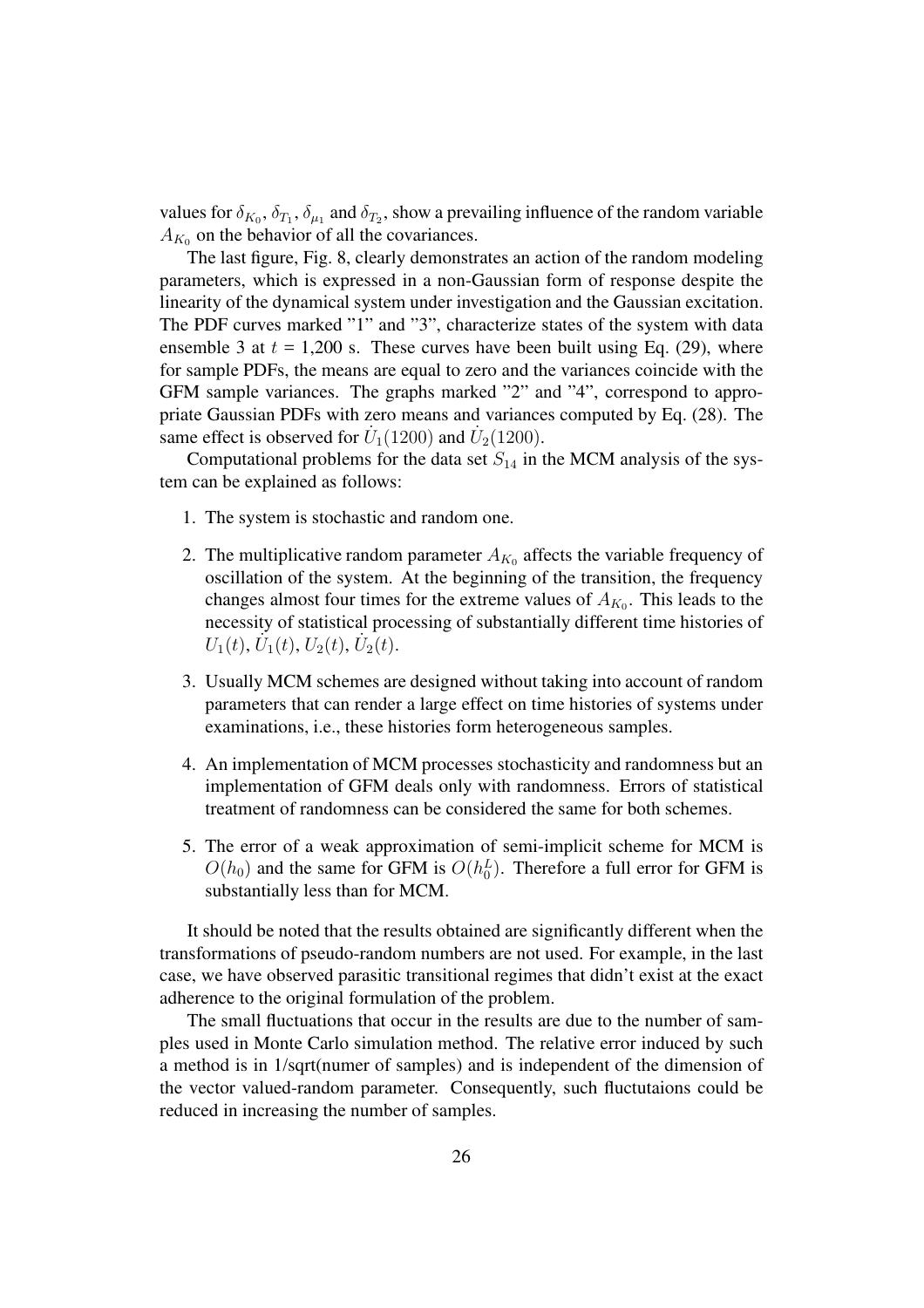#### **9. Conclusions**

In this paper, we have presented some results of computation for  $\mathcal{C}_{YY}^Q(t,t)$ ,  $t_0 \leq t \leq T$ , produced by the presented scheme. These results are in a good agreement with outcomes obtained by the Monte Carlo simulation method. If it was necessary to calculate  $\mathcal{C}_{YY}^Q(t,t')$ ,  $t_0 \leq t' \leq t \leq T$ , then the computation scheme proposed should be lightly modified for the use of parallel calculations along layers of t', *i.e.*, for t' fixed and changing  $t > t'$ .

For a given precision, the method proposed allows for considerably decreasing the computational effort with respect to a global Monte Carlo approach.

It is important to highlight that, in the scheme proposed, the use of the Monte Carlo method is minimal. Moreover, if the vector  $Q$  was deterministic, then the Monte Carlo simulation method would not be required.

The proposed scheme is suitable for the analysis of linear SOIDE subjected to an additive noise. In the case of a presence of multiplicative noises, another schemes should be constructed for analyzing such parametric linear SODE and SOIDE.

#### **Acknowledgement**

This research did not receive any specific grant from funding agencies in the public, commercial, or not-for-profit sectors.

## Appendix A. Coefficients of the Taylor series for  $L = 4$

For  $L = 4$ , the coefficients of the Taylor series in Eq. (22) are given by the following equations:

$$
\Phi_1(s, s) = \mathcal{A}(s),
$$
  
\n
$$
\Phi_2(s, s) = \mathcal{A}'(s) + \mathcal{A}(s) \Phi_1(s, s) + \mathcal{B}(s, s),
$$
  
\n
$$
\Phi_3(s, s) = \mathcal{A}''(s) + [2 \mathcal{A}'(s) + \mathcal{B}(s, s)] \Phi_1(s, s)
$$
  
\n
$$
+ \mathcal{A}(s) \Phi_2(s, s) + (2 \frac{\partial}{\partial s} + \frac{\partial}{\partial \tau}) \mathcal{B}(s, \tau)|_{\tau = s},
$$
  
\n
$$
\Phi_4(s, s) = \mathcal{A}'''(s) + [3 \mathcal{A}''(s) + (3 \frac{\partial}{\partial s} + 2 \frac{\partial}{\partial \tau}) \mathcal{B}(s, \tau)|_{\tau = s}] \Phi_1(s, s)
$$
  
\n
$$
+ 3 [\mathcal{A}'(s) + \mathcal{B}(s, s)] \Phi_2(s, s) + \mathcal{A}(s) \Phi_3(s, s)
$$
  
\n
$$
+ (3 \frac{\partial^2}{\partial s^2} + 3 \frac{\partial^2}{\partial s \partial \tau} + \frac{\partial^2}{\partial \tau^2}) \mathcal{B}(s, \tau)|_{s = \tau}.
$$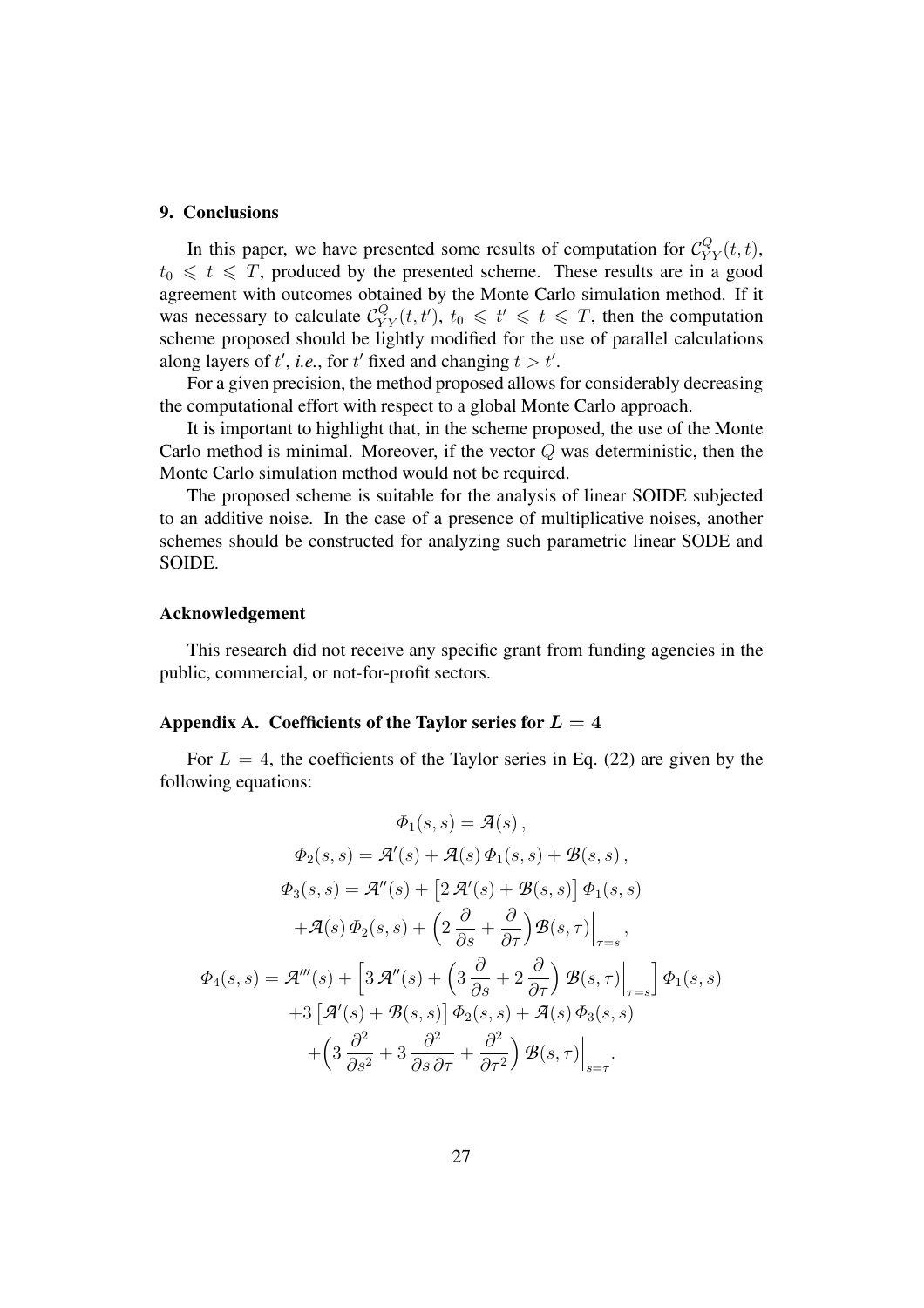#### **References**

- [1] V. Bolotin, Random Vibrations of Elastic Systems, Springer Science + Business Media, Dordrecht, 1984.
- [2] P. Krée, C. Soize, Mathematics of Random Phenomena: Random Vibrations of Mechanical Structures, D. Reidel Publishing Company, Dordrecht, 1986.
- [3] Y. Lin, G. Cai, Probabilistic Structural Dynamics, McGraw-Hill, New York, 2004.
- [4] G. Schueller, H. Pradlwarter, Uncertain linear systems in dynamics: Retrospective and recent developments by stochastic approaches, Engineering Structures 31 (11) (2009) 2507–2517.
- [5] C. Soize, Uncertainty Quantification. An Accelerated Course with Advanced Applications in Computational Engineering, Springer, New York, 2017.
- [6] T. Soong, M. Grigoriu, Random Vibrations of Structural and Mechanical Systems, Prentice Hall, New Jersey, 1993.
- [7] C. Soize, I. Poloskov, Time-domain formulation in computational dynamics for linear viscoelastic media with model uncertainties and stochastic excitation, Computers and Mathematics with Applications 64 (11) (2012) 3594– 3612.
- [8] M. Leitman, G. Fisher, The linear theory of viscoelasticity, in: C. Truesdell (Ed.), Encyclopedia of Physics, Vol. VI a/3, Springer-Verlag, Berlin and Heidelberg and New York, 1973, pp. 1–123.
- [9] V. Potapov, Stability of Stochastic Elastic and Viscoelastic Systems, John Wiley and Sons, Chichester, 1999.
- [10] V. Zvyagin, V. Orlov, A weak solvability of a system of thermoviscoelasticity for the Jeffreys model, Russian Mathematics (Iz. VUZ) 57 (9) (2013) 53–57.
- [11] A. Drozdov, V. Kolmanovskii, P. Nistri, P. Zecca, Stability of nonhomogeneous aging viscoelastic bodies under dynamic loading, Nonlinear Anal.: Theory, Methods and Applications 24 (9) (1995) 1361–1375.
- [12] A. Pani, V. Thomée, L. Wahlbin, Numerical methods for hyperbolic and parabolic integro-differential equations, J. Integral Equations Appl. 4 (4) (1992) 533–584.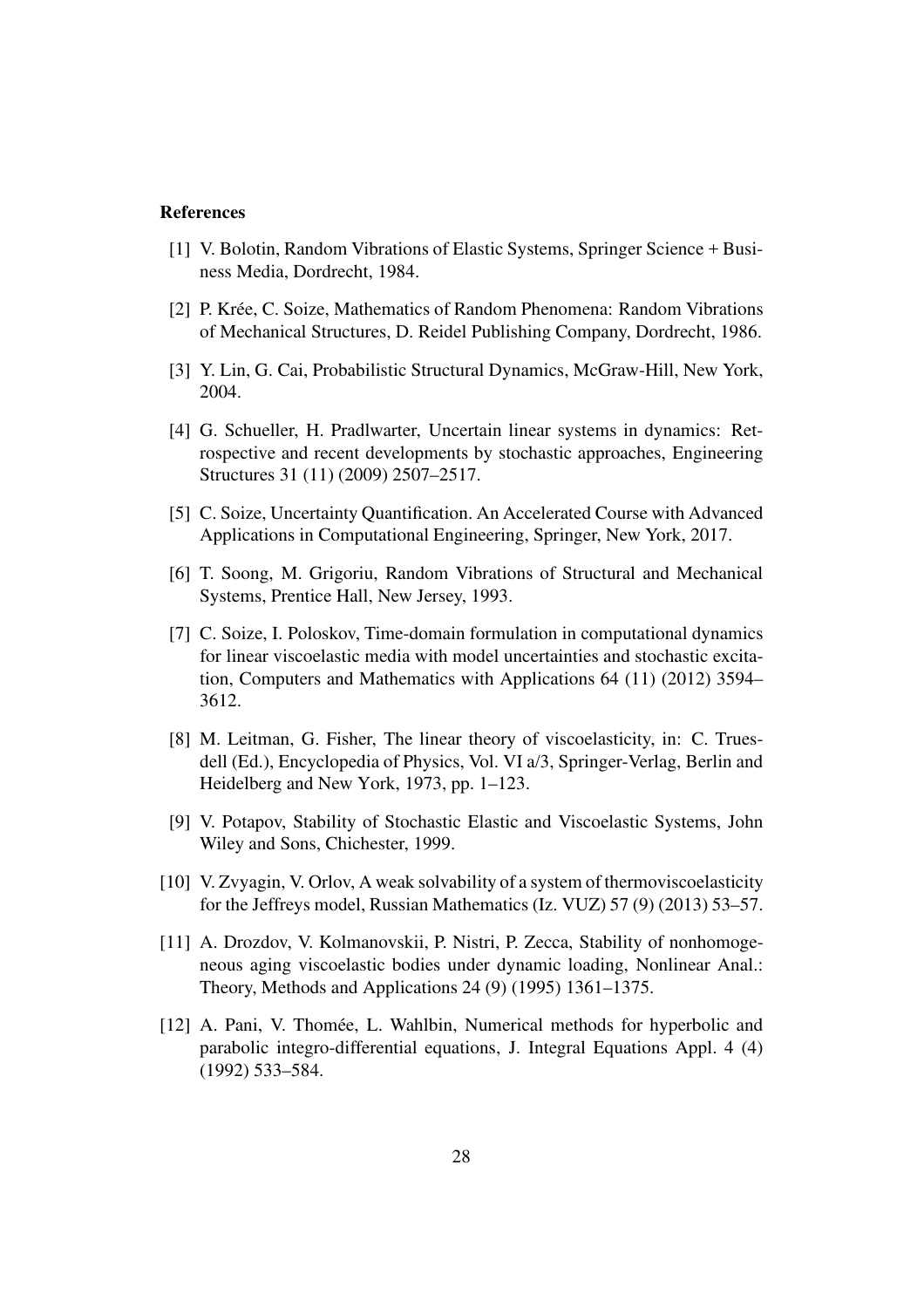- [13] A. Khani, M. Moghadam, S. Shahmorad, Approximate solution of the system of non-linear volterra integro-differential equations, Computational Methods in Applied Mathematics 8 (1) (2008) 77–85.
- [14] J. Day, Note on the numerical solution of integro-differential equations, The Computer Journal 9 (4) (1967) 394–395.
- [15] H. Nguyen, T. Herdman, E. Cliff, Approximations for a class of Volterra integro-differential equations, Mathematical and Computer Modelling 42 (5–6) (2005) 659–672.
- [16] V. Potapov, Nonlinear vibrations and stability of elastic and viscoelastic systems under random stationary loads, Mechanics of Solids 46 (3) (2011) 444– 454.
- [17] M. Chaikovskii, L. Yanovich, On numerical finding of correlation functions for solution of systems of linear integro-differential equations with random perturbations in right-hand parts, Russian Differential Equations 23 (2) (1987) 328–338.
- [18] S. Chang, On certain extrapolation methods for the numerical solution of integro-differential equations, Mathematics of Computation 39 (159) (1982) 165–171.
- [19] T. Lin, Y. Lin, M. Rao, S. Zhang, Petrov–Galerkin methods for linear Volterra integro-differential equations, SIAM Journal on Numerical Analysis 38 (3) (2001) 937–963.
- [20] D. Han, X. Shang, Numerical solution of integro-differential equations by using CAS wavelet operational matrix of integration, Applied Mathematics and Computation 194 (2) (2007) 460–466.
- [21] K. Jalaei, M. Zarebnia, M. Chalaki, Development of the Sinc method for nonlinear integro-differential equations, Austr. J. of Basic and Applied Sciences 4 (11) (2010) 5508-5515.
- [22] I. Poloskov, On calculation of the first moments for linear integro-differential systems with parametric excitations, in: Problems of Mechanics and Control: Nonlinear Dynamical Systems, Vol. 38, Perm State Univ., Perm, 2006, pp. 133–142.
- [23] A. Goldfine, Taylor series methods for the solution of Volterra integral and integro-differential equations, Mathematics of Computation 31 (139) (1977) 691–707.